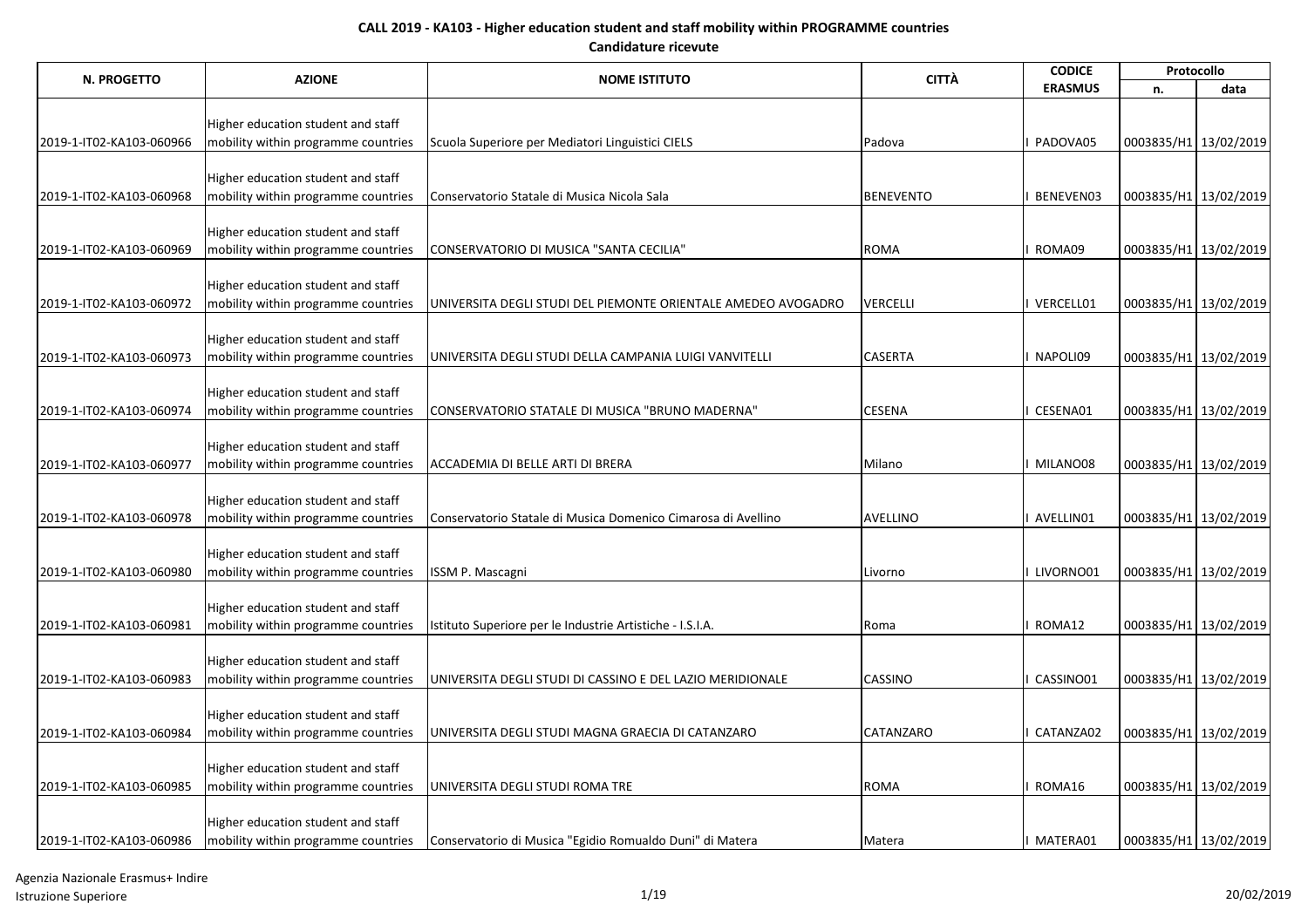| N. PROGETTO              |                                     |                                                                   | <b>CITTÀ</b>        | <b>CODICE</b>  | Protocollo            |      |
|--------------------------|-------------------------------------|-------------------------------------------------------------------|---------------------|----------------|-----------------------|------|
|                          | <b>AZIONE</b>                       | <b>NOME ISTITUTO</b>                                              |                     | <b>ERASMUS</b> | n.                    | data |
|                          |                                     |                                                                   |                     |                |                       |      |
|                          | Higher education student and staff  |                                                                   |                     |                |                       |      |
| 2019-1-IT02-KA103-060987 | mobility within programme countries | UNIVERSITA DEGLI STUDI DI CATANIA                                 | <b>CATANIA</b>      | CATANIA01      | 0003835/H1 13/02/2019 |      |
|                          |                                     |                                                                   |                     |                |                       |      |
|                          | Higher education student and staff  |                                                                   | LUCCA               | LUCCA04        |                       |      |
| 2019-1-IT02-KA103-060995 | mobility within programme countries | SCUOLA IMT (ISTITUZIONI, MERCATI, TECNOLOGIE) ALTI STUDI DI LUCCA |                     |                | 0003835/H1 13/02/2019 |      |
|                          | Higher education student and staff  |                                                                   |                     |                |                       |      |
| 2019-1-IT02-KA103-060996 | mobility within programme countries | UNIVERSITA DEGLI STUDI DELL'INSUBRIA                              | <b>VARESE</b>       | VARESE02       | 0003835/H1 13/02/2019 |      |
|                          |                                     |                                                                   |                     |                |                       |      |
|                          | Higher education student and staff  |                                                                   |                     |                |                       |      |
| 2019-1-IT02-KA103-061006 | mobility within programme countries | UNIVERSITA DEGLI STUDI DI ROMA TOR VERGATA                        | <b>ROMA</b>         | ROMA02         | 0003835/H1 13/02/2019 |      |
|                          |                                     |                                                                   |                     |                |                       |      |
|                          | Higher education student and staff  |                                                                   |                     |                |                       |      |
| 2019-1-IT02-KA103-061007 | mobility within programme countries | UNIVERSITA DI PISA                                                | <b>PISA</b>         | PISA01         | 0003835/H1 13/02/2019 |      |
|                          |                                     |                                                                   |                     |                |                       |      |
|                          | Higher education student and staff  |                                                                   |                     |                |                       |      |
| 2019-1-IT02-KA103-061008 | mobility within programme countries | CONSERVATORIO DI MUSICA "G.VERDI" DI MILANO                       | <b>MILANO</b>       | MILANO09       | 0003835/H1 13/02/2019 |      |
|                          | Higher education student and staff  |                                                                   |                     |                |                       |      |
| 2019-1-IT02-KA103-061009 | mobility within programme countries | Conservatorio di Musica di Perugia                                | Perugia             | PERUGIA03      | 0003835/H1 13/02/2019 |      |
|                          |                                     |                                                                   |                     |                |                       |      |
|                          | Higher education student and staff  |                                                                   |                     |                |                       |      |
| 2019-1-IT02-KA103-061034 | mobility within programme countries | UNIVERSITA DEGLI STUDI DI SALERNO                                 | <b>FISCIANO SA</b>  | SALERNO01      | 0003835/H1 13/02/2019 |      |
|                          |                                     |                                                                   |                     |                |                       |      |
|                          | Higher education student and staff  |                                                                   |                     |                |                       |      |
| 2019-1-IT02-KA103-061035 | mobility within programme countries | ACCADEMIA DI BELLE ARTI - MACERATA                                | <b>MACERATA</b>     | MACERAT02      | 0003835/H1 13/02/2019 |      |
|                          |                                     |                                                                   |                     |                |                       |      |
|                          | Higher education student and staff  |                                                                   |                     |                |                       |      |
| 2019-1-IT02-KA103-061037 | mobility within programme countries | UNIVERSITA DEGLI STUDI DI TERAMO                                  | <b>TERAMO</b>       | TERAMO01       | 0003835/H1 13/02/2019 |      |
|                          | Higher education student and staff  | FONDAZIONE ISTITUTO TECNICO SUPERIORE PER TECNOLOGIE INNOVATIVE   |                     |                |                       |      |
| 2019-1-IT02-KA103-061049 | mobility within programme countries | PER I BENI E LE ATTIVITÀ CULTURALI E TURISTICHE                   | <b>VICO EQUENSE</b> | SALERNO03      | 0003835/H1 13/02/2019 |      |
|                          |                                     |                                                                   |                     |                |                       |      |
|                          | Higher education student and staff  |                                                                   |                     |                |                       |      |
| 2019-1-IT02-KA103-061051 | mobility within programme countries | Conservatorio Statale di Musica "E. F. Dall'Abaco"                | Verona              | VERONA02       | 0003835/H1 13/02/2019 |      |
|                          |                                     |                                                                   |                     |                |                       |      |
|                          | Higher education student and staff  |                                                                   |                     |                |                       |      |
| 2019-1-IT02-KA103-061053 | mobility within programme countries | Istituto Generale Istruzione Superiore S.R.L.                     | Cagliari            | QUARTUS01      | 0003835/H1 13/02/2019 |      |
|                          |                                     |                                                                   |                     |                |                       |      |
|                          | Higher education student and staff  |                                                                   |                     |                |                       |      |
| 2019-1-IT02-KA103-061054 | mobility within programme countries | UNIVERSITA DEGLI STUDI DI MESSINA                                 | <b>MESSINA</b>      | MESSINA01      | 0003835/H1 13/02/2019 |      |

Agenzia Nazionale Erasmus+ Indire Istruzione Superiore 2/19 20/02/2019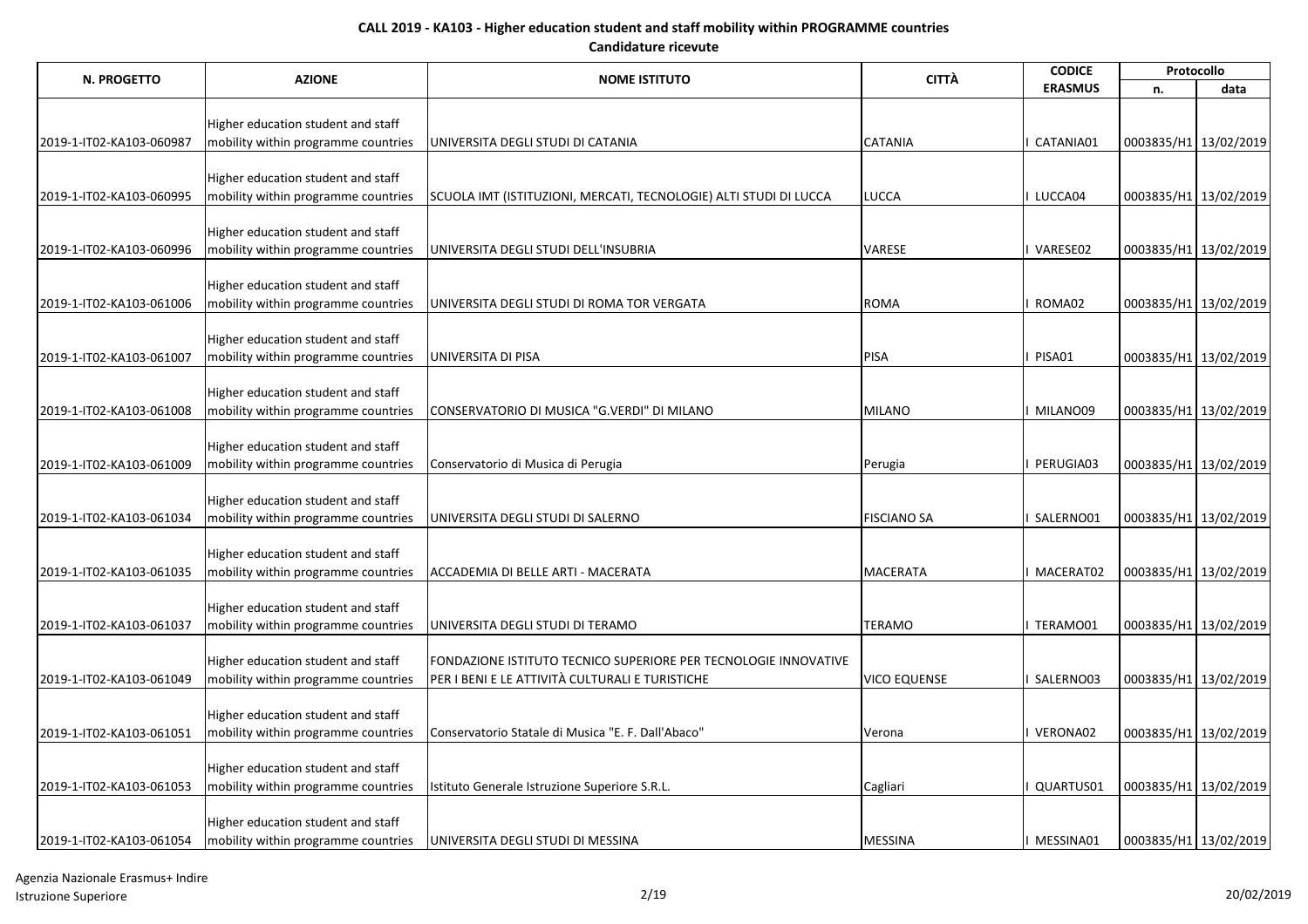| N. PROGETTO              | <b>AZIONE</b>                                                             | <b>NOME ISTITUTO</b>                                                                            | <b>CITTÀ</b>     | <b>CODICE</b>  |                       | Protocollo            |
|--------------------------|---------------------------------------------------------------------------|-------------------------------------------------------------------------------------------------|------------------|----------------|-----------------------|-----------------------|
|                          |                                                                           |                                                                                                 |                  | <b>ERASMUS</b> | n.                    | data                  |
|                          |                                                                           |                                                                                                 |                  |                |                       |                       |
|                          | Higher education student and staff                                        |                                                                                                 |                  | SIENA05        |                       |                       |
| 2019-1-IT02-KA103-061055 | mobility within programme countries                                       | Siena Jazz - Accademia Nazionale del Jazz                                                       | Siena            |                |                       | 0003835/H1 13/02/2019 |
|                          | Higher education student and staff                                        |                                                                                                 |                  |                |                       |                       |
| 2019-1-IT02-KA103-061060 | mobility within programme countries                                       | UNIVERSITA VITA-SALUTE SAN RAFFAELE                                                             | <b>MILANO</b>    | MILANO15       | 0003835/H1 13/02/2019 |                       |
|                          |                                                                           |                                                                                                 |                  |                |                       |                       |
|                          | Higher education student and staff                                        |                                                                                                 |                  |                |                       |                       |
| 2019-1-IT02-KA103-061062 | mobility within programme countries                                       | Accademia di Belle Arti di Urbino                                                               | Urbino           | URBINO03       |                       | 0003835/H1 13/02/2019 |
|                          |                                                                           |                                                                                                 |                  |                |                       |                       |
| 2019-1-IT02-KA103-061063 | Higher education student and staff<br>mobility within programme countries | Fondazione Biocampus Istituto Tecnico Superiore per le Nuove Tecnologie<br>per il Made in Italy | <b>LATINA</b>    | LATINA04       |                       | 0003835/H1 13/02/2019 |
|                          |                                                                           |                                                                                                 |                  |                |                       |                       |
|                          | Higher education student and staff                                        |                                                                                                 |                  |                |                       |                       |
| 2019-1-IT02-KA103-061064 | mobility within programme countries                                       | Istituto Superiore per le Industrie Artistiche                                                  | Florence         | FIRENZE05      | 0003835/H1 13/02/2019 |                       |
|                          |                                                                           |                                                                                                 |                  |                |                       |                       |
|                          | Higher education student and staff                                        |                                                                                                 |                  |                |                       |                       |
| 2019-1-IT02-KA103-061065 | mobility within programme countries                                       | UNIVERSITA DEGLI STUDI DI ROMA FORO ITALICO                                                     | <b>ROMA</b>      | ROMA05         |                       | 0003835/H1 13/02/2019 |
|                          |                                                                           |                                                                                                 |                  |                |                       |                       |
| 2019-1-IT02-KA103-061067 | Higher education student and staff<br>mobility within programme countries | UNIVERSITA DEGLI STUDI DI MACERATA                                                              | <b>MACERATA</b>  | MACERAT01      | 0003835/H1 13/02/2019 |                       |
|                          |                                                                           |                                                                                                 |                  |                |                       |                       |
|                          | Higher education student and staff                                        |                                                                                                 |                  |                |                       |                       |
| 2019-1-IT02-KA103-061069 | mobility within programme countries                                       | Accademia di Belle Arti di Napoli                                                               | Napoli           | NAPOLI06       |                       | 0003835/H1 13/02/2019 |
|                          |                                                                           |                                                                                                 |                  |                |                       |                       |
|                          | Higher education student and staff                                        | LUISS LIBERA UNIVERSITA INTERNAZIONALE DEGLI STUDI SOCIALI GUIDO                                |                  |                |                       |                       |
| 2019-1-IT02-KA103-061070 | mobility within programme countries                                       | <b>CARLI</b>                                                                                    | <b>ROMA</b>      | ROMA03         |                       | 0003835/H1 13/02/2019 |
|                          |                                                                           |                                                                                                 |                  |                |                       |                       |
| 2019-1-IT02-KA103-061071 | Higher education student and staff<br>mobility within programme countries | <b>SCUOLA NORMALE SUPERIORE</b>                                                                 | PISA             | PISA02         |                       | 0003835/H1 13/02/2019 |
|                          |                                                                           |                                                                                                 |                  |                |                       |                       |
|                          | Higher education student and staff                                        |                                                                                                 |                  |                |                       |                       |
| 2019-1-IT02-KA103-061072 | mobility within programme countries                                       | Conservatorio di Musica "Stanislao Giacomantonio"                                               | <b>COSENZA</b>   | COSENZA03      | 0003835/H1 13/02/2019 |                       |
|                          |                                                                           |                                                                                                 |                  |                |                       |                       |
|                          | Higher education student and staff                                        |                                                                                                 |                  |                |                       |                       |
| 2019-1-IT02-KA103-061075 | mobility within programme countries                                       | Facoltà valdese di teologia                                                                     | Roma             | ROMA28         | 0003835/H1 13/02/2019 |                       |
|                          |                                                                           |                                                                                                 |                  |                |                       |                       |
|                          | Higher education student and staff                                        |                                                                                                 | <b>CERNOBBIO</b> | CERNOB01       | 0003835/H1 13/02/2019 |                       |
| 2019-1-IT02-KA103-061079 | mobility within programme countries                                       | ISTITUTO TECNICO SUPERIORE DEL TURISMO E DELL'OSPITALITA                                        |                  |                |                       |                       |
|                          | Higher education student and staff                                        |                                                                                                 |                  |                |                       |                       |
| 2019-1-IT02-KA103-061080 | mobility within programme countries                                       | UNIVERSITA POLITECNICA DELLE MARCHE                                                             | <b>ANCONA</b>    | ANCONA01       |                       | 0003835/H1 13/02/2019 |

Agenzia Nazionale Erasmus+ Indire Istruzione Superiore 3/19 20/02/2019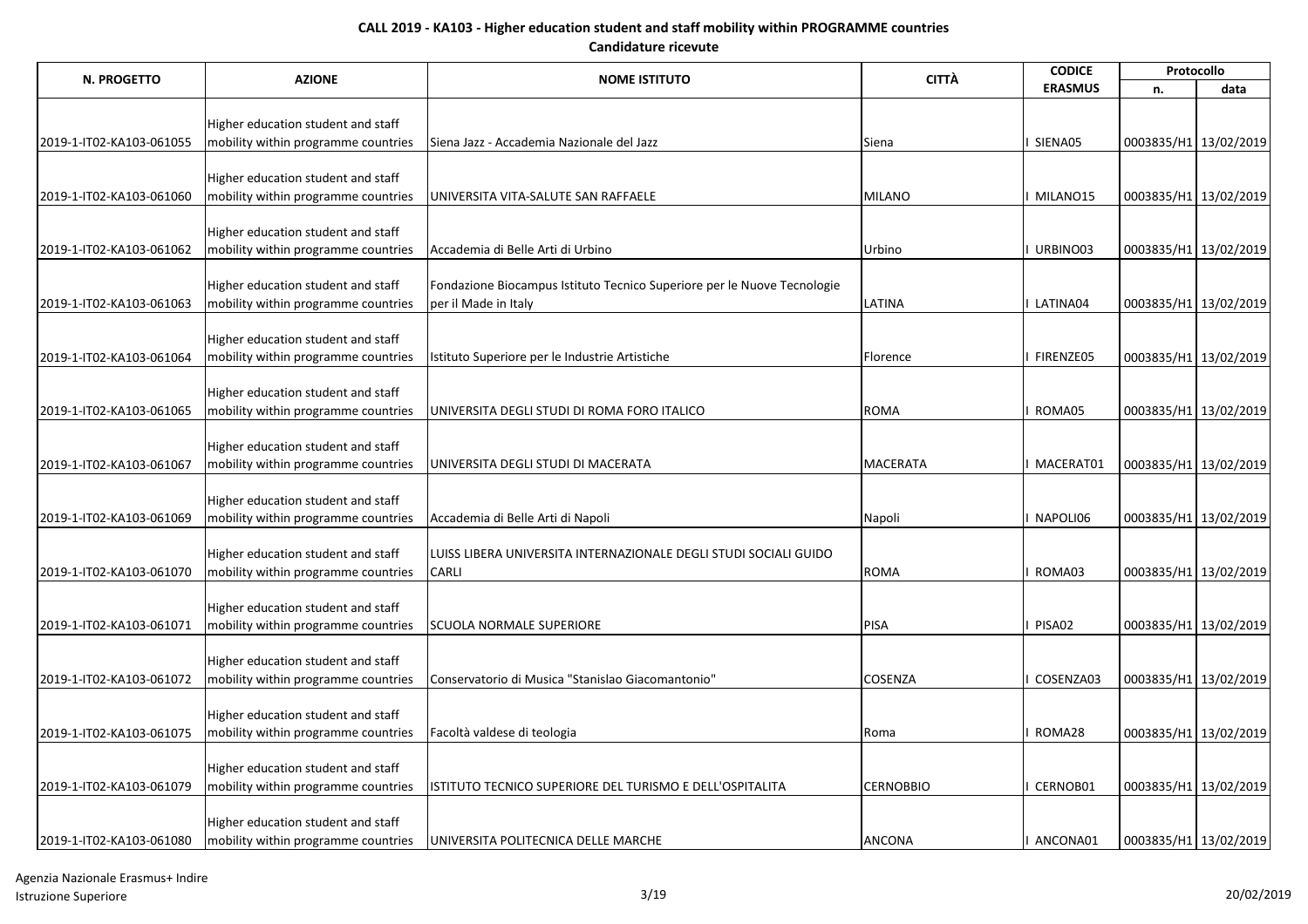| <b>CITTÀ</b><br><b>AZIONE</b><br>N. PROGETTO<br><b>NOME ISTITUTO</b><br><b>ERASMUS</b><br>n.<br>Higher education student and staff<br><b>CAMERINO</b><br>CAMERIN01<br>mobility within programme countries<br>UNIVERSITA DEGLI STUDI DI CAMERINO<br>2019-1-IT02-KA103-061082 | 0003835/H1 13/02/2019 | data                  |
|-----------------------------------------------------------------------------------------------------------------------------------------------------------------------------------------------------------------------------------------------------------------------------|-----------------------|-----------------------|
|                                                                                                                                                                                                                                                                             |                       |                       |
|                                                                                                                                                                                                                                                                             |                       |                       |
|                                                                                                                                                                                                                                                                             |                       |                       |
|                                                                                                                                                                                                                                                                             |                       |                       |
| Higher education student and staff<br>VENEZIA01_CO                                                                                                                                                                                                                          |                       |                       |
| <b>VENEZIA</b><br><b>NSORTIA</b><br>2019-1-IT02-KA103-061085<br>mobility within programme countries<br>UNIVERSITA CA' FOSCARI VENEZIA                                                                                                                                       |                       | 0003835/H1 13/02/2019 |
|                                                                                                                                                                                                                                                                             |                       |                       |
| Higher education student and staff                                                                                                                                                                                                                                          |                       |                       |
| PERUGIA<br>2019-1-IT02-KA103-061088<br>mobility within programme countries<br>PERUGIA06<br>UNIVERSITA PER STRANIERI DI PERUGIA                                                                                                                                              |                       | 0003835/H1 13/02/2019 |
|                                                                                                                                                                                                                                                                             |                       |                       |
| Higher education student and staff                                                                                                                                                                                                                                          |                       |                       |
| L AQUILA<br>L-AQUIL01<br>mobility within programme countries<br>UNIVERSITA DEGLI STUDI DELL'AQUILA<br>2019-1-IT02-KA103-061089                                                                                                                                              |                       | 0003835/H1 13/02/2019 |
|                                                                                                                                                                                                                                                                             |                       |                       |
| Higher education student and staff<br><b>SIENA</b><br>SIENA02                                                                                                                                                                                                               |                       |                       |
| mobility within programme countries<br>UNIVERSITA PER STRANIERI DI SIENA<br>2019-1-IT02-KA103-061090                                                                                                                                                                        |                       | 0003835/H1 13/02/2019 |
| Higher education student and staff                                                                                                                                                                                                                                          |                       |                       |
| mobility within programme countries<br>VENEZIA<br>VENEZIA01<br>2019-1-IT02-KA103-061095<br>UNIVERSITA CA' FOSCARI VENEZIA                                                                                                                                                   |                       | 0003835/H1 13/02/2019 |
|                                                                                                                                                                                                                                                                             |                       |                       |
| Higher education student and staff                                                                                                                                                                                                                                          |                       |                       |
| Accademia di Belle Arti di Roma<br><b>ROMA</b><br>ROMA06<br>2019-1-IT02-KA103-061097<br>mobility within programme countries                                                                                                                                                 |                       | 0003835/H1 13/02/2019 |
|                                                                                                                                                                                                                                                                             |                       |                       |
| Higher education student and staff                                                                                                                                                                                                                                          |                       |                       |
| mobility within programme countries<br><b>SSML VITTORIA</b><br><b>TORINO</b><br>TORINO12<br>2019-1-IT02-KA103-061098                                                                                                                                                        |                       | 0003835/H1 13/02/2019 |
|                                                                                                                                                                                                                                                                             |                       |                       |
| Higher education student and staff<br><b>VITERBO</b>                                                                                                                                                                                                                        |                       |                       |
| 2019-1-IT02-KA103-061099<br>mobility within programme countries<br>UNIVERSITA DEGLI STUDI DELLA TUSCIA<br>VITERBO01                                                                                                                                                         |                       | 0003835/H1 13/02/2019 |
| Higher education student and staff                                                                                                                                                                                                                                          |                       |                       |
| <b>NAPOLI</b><br>2019-1-IT02-KA103-061100<br>mobility within programme countries<br>NAPOLI04<br>UNIVERSITA DEGLI STUDI SUOR ORSOLA BENINCASA                                                                                                                                |                       | 0003835/H1 13/02/2019 |
|                                                                                                                                                                                                                                                                             |                       |                       |
| Higher education student and staff                                                                                                                                                                                                                                          |                       |                       |
| mobility within programme countries<br>Istituto Tecnico Superiore Efficienza Energetica-L'Aquila<br>L'Aquila<br>L-AQUIL05<br>2019-1-IT02-KA103-061101                                                                                                                       |                       | 0003835/H1 13/02/2019 |
|                                                                                                                                                                                                                                                                             |                       |                       |
| Higher education student and staff                                                                                                                                                                                                                                          |                       |                       |
| mobility within programme countries<br>Fondazione ITS Nuove Tecnologie per il made in Italy<br>Udine<br>UDINE03<br>2019-1-IT02-KA103-061104                                                                                                                                 |                       | 0003835/H1 13/02/2019 |
|                                                                                                                                                                                                                                                                             |                       |                       |
| Higher education student and staff<br><b>VENEZIA</b><br>mobility within programme countries<br>CONSERVATORIO DI MUSICA BENEDETTO MARCELLO DI VENEZIA<br>VENEZIA04<br>2019-1-IT02-KA103-061105                                                                               |                       | 0003835/H1 13/02/2019 |
|                                                                                                                                                                                                                                                                             |                       |                       |
| Higher education student and staff                                                                                                                                                                                                                                          |                       |                       |
| <b>VIBO VALENTIA</b><br>VIBO-VA01<br>2019-1-IT02-KA103-061110<br>mobility within programme countries<br>CONSERVATORIO DI MUSICA "F.TORREFRANCA" VIBO VALENTIA                                                                                                               |                       | 0003835/H1 13/02/2019 |

Agenzia Nazionale Erasmus+ Indire Istruzione Superiore 4/19 20/02/2019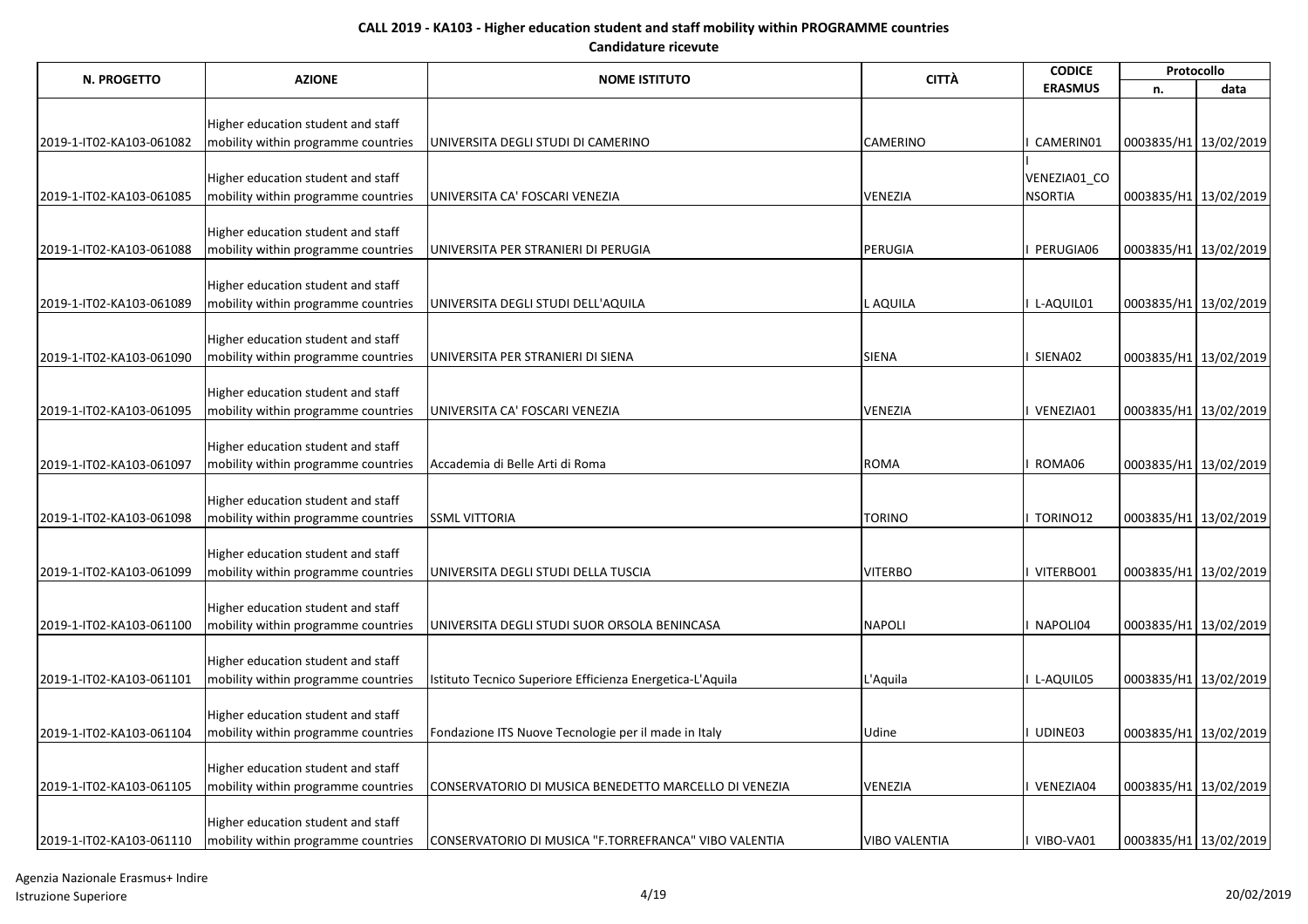| N. PROGETTO              | <b>AZIONE</b>                       |                                                                              | <b>CITTÀ</b>    | <b>CODICE</b>    |                       | Protocollo            |
|--------------------------|-------------------------------------|------------------------------------------------------------------------------|-----------------|------------------|-----------------------|-----------------------|
|                          |                                     | <b>NOME ISTITUTO</b>                                                         |                 | <b>ERASMUS</b>   | n.                    | data                  |
|                          |                                     |                                                                              |                 |                  |                       |                       |
|                          | Higher education student and staff  |                                                                              |                 |                  |                       |                       |
| 2019-1-IT02-KA103-061114 | mobility within programme countries | Fondazione ITS Roberto Rossellini                                            | Roma            | ROMA37           | 0003835/H1 13/02/2019 |                       |
|                          | Higher education student and staff  |                                                                              |                 |                  |                       |                       |
| 2019-1-IT02-KA103-061118 | mobility within programme countries | UNIVERSITA DEGLI STUDI DI SCIENZE GASTRONOMICHE                              | <b>POLLENZO</b> | BRA01            | 0003835/H1 13/02/2019 |                       |
|                          |                                     |                                                                              |                 |                  |                       |                       |
|                          | Higher education student and staff  |                                                                              |                 |                  |                       |                       |
| 2019-1-IT02-KA103-061121 | mobility within programme countries | CONSERVATORIO STATALE DI MUSICA "UMBERTO GIORDANO"                           | Foggia          | <b>FOGGIA02</b>  | 0003835/H1 13/02/2019 |                       |
|                          |                                     |                                                                              |                 |                  |                       |                       |
|                          | Higher education student and staff  |                                                                              |                 |                  |                       |                       |
| 2019-1-IT02-KA103-061122 | mobility within programme countries | Istitituto Superiore di Studi Musicali "L.Boccherini"                        | <b>Lucca</b>    | LUCCA03          |                       | 0003835/H1 13/02/2019 |
|                          |                                     |                                                                              |                 |                  |                       |                       |
|                          | Higher education student and staff  | Fondazione Istituto Tecnico Superiore per le nuove tecnologie per il made in |                 |                  |                       |                       |
| 2019-1-IT02-KA103-061124 | mobility within programme countries | Italy - Jobsacademy                                                          | Bergamo         | BERGAMO05        |                       | 0003835/H1 13/02/2019 |
|                          | Higher education student and staff  |                                                                              |                 |                  |                       |                       |
| 2019-1-IT02-KA103-061126 | mobility within programme countries | Crs Laghi srl                                                                | Milano          | <b>CONSORTIA</b> | 0003835/H1 13/02/2019 |                       |
|                          |                                     |                                                                              |                 |                  |                       |                       |
|                          | Higher education student and staff  | SCUOLA SUPERIORE DI STUDI UNIVERSITARI E DI PERFEZIONAMENTO                  |                 |                  |                       |                       |
| 2019-1-IT02-KA103-061127 | mobility within programme countries | SANT'ANNA                                                                    | PISA            | PISA03           | 0003835/H1 13/02/2019 |                       |
|                          |                                     |                                                                              |                 |                  |                       |                       |
|                          | Higher education student and staff  |                                                                              |                 |                  |                       |                       |
| 2019-1-IT02-KA103-061128 | mobility within programme countries | ACCADEMIA DI BELLE ARTI DI FOGGIA                                            | FOGGIA          | FOGGIA01         | 0003835/H1 13/02/2019 |                       |
|                          |                                     |                                                                              |                 |                  |                       |                       |
| 2019-1-IT02-KA103-061134 | Higher education student and staff  | Conservatorio di Musica "A. Corelli" Messina                                 |                 | MESSINA04        | 0003835/H1 13/02/2019 |                       |
|                          | mobility within programme countries |                                                                              | Messina         |                  |                       |                       |
|                          | Higher education student and staff  |                                                                              |                 |                  |                       |                       |
| 2019-1-IT02-KA103-061140 | mobility within programme countries | Conservatorio Statale di Musica C. Pollini -Padova                           | Padova          | PADOVA02         |                       | 0003835/H1 13/02/2019 |
|                          |                                     |                                                                              |                 |                  |                       |                       |
|                          | Higher education student and staff  |                                                                              |                 |                  |                       |                       |
| 2019-1-IT02-KA103-061142 | mobility within programme countries | UNIVERSITA DEGLI STUDI DI TRENTO                                             | <b>TRENTO</b>   | I TRENTO01       | 0003835/H1 13/02/2019 |                       |
|                          |                                     |                                                                              |                 |                  |                       |                       |
|                          | Higher education student and staff  |                                                                              |                 |                  |                       |                       |
| 2019-1-IT02-KA103-061143 | mobility within programme countries | SSML di Mantova                                                              | Milano          | I MILANO22       |                       | 0003835/H1 13/02/2019 |
|                          |                                     |                                                                              |                 |                  |                       |                       |
|                          | Higher education student and staff  |                                                                              |                 |                  |                       |                       |
| 2019-1-IT02-KA103-061145 | mobility within programme countries | Conservatorio di Musica di Lecce - Tito Schipa                               | Lecce           | LECCE03          | 0003835/H1 13/02/2019 |                       |
|                          | Higher education student and staff  |                                                                              |                 |                  |                       |                       |
| 2019-1-IT02-KA103-061146 | mobility within programme countries | UNIVERSITA DEGLI STUDI DI PALERMO                                            | PALERMO         | PALERMO01        |                       | 0003835/H1 13/02/2019 |

Agenzia Nazionale Erasmus+ Indire Istruzione Superiore 5/19 20/02/2019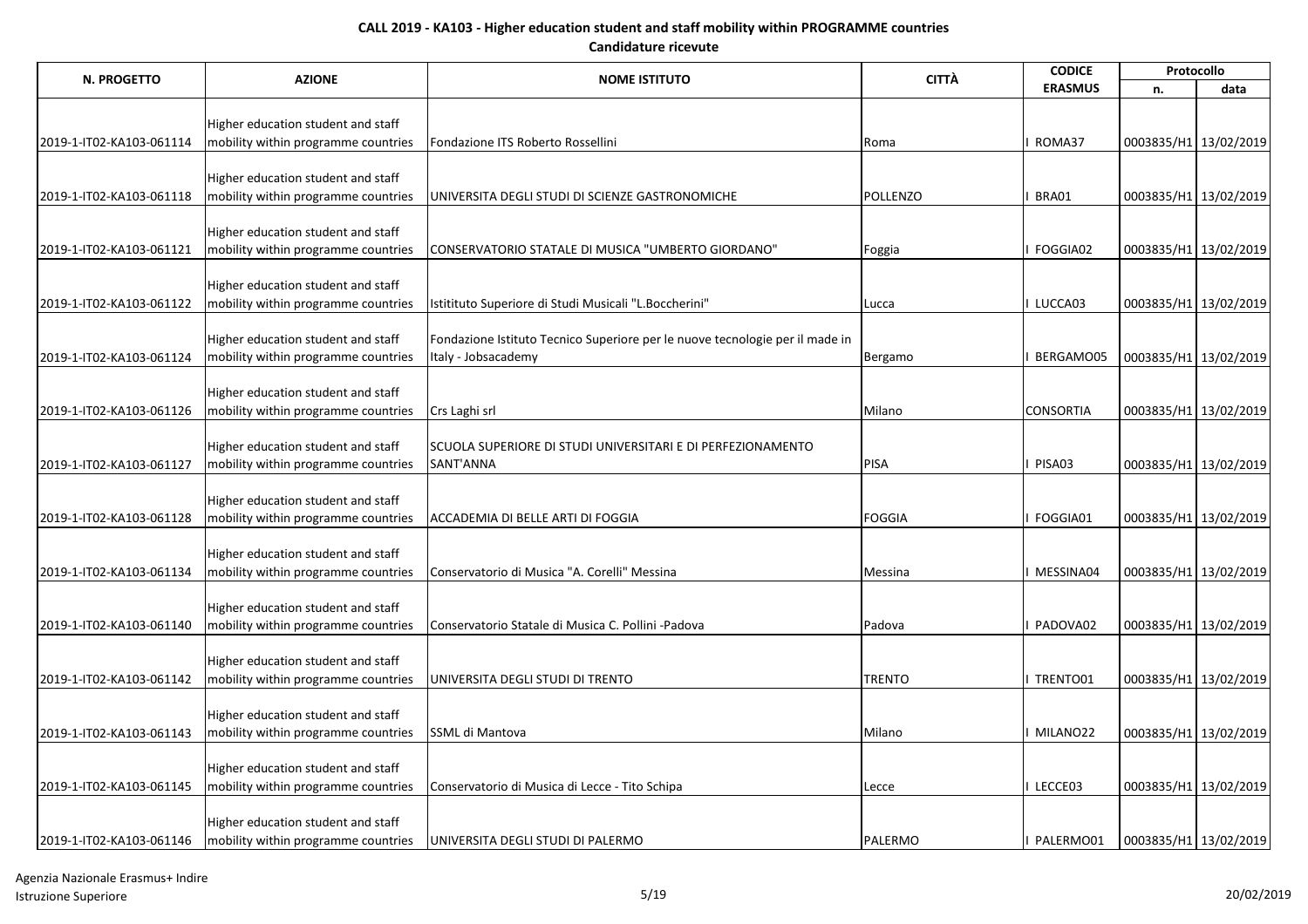| N. PROGETTO              |                                                                           |                                                                     | <b>CITTÀ</b>   | <b>CODICE</b>    |                         | Protocollo |
|--------------------------|---------------------------------------------------------------------------|---------------------------------------------------------------------|----------------|------------------|-------------------------|------------|
|                          | <b>AZIONE</b>                                                             | <b>NOME ISTITUTO</b>                                                |                | <b>ERASMUS</b>   | n.                      | data       |
|                          |                                                                           |                                                                     |                |                  |                         |            |
|                          | Higher education student and staff                                        |                                                                     |                |                  |                         |            |
| 2019-1-IT02-KA103-061147 | mobility within programme countries                                       | Accademia di Belle Arti di Bari                                     | <b>Bari</b>    | BARI02           | 0003835/H1 13/02/2019   |            |
|                          | Higher education student and staff                                        |                                                                     |                |                  |                         |            |
| 2019-1-IT02-KA103-061148 | mobility within programme countries                                       | Conservatorio Statale di Musica Luisa D'Annunzio                    | Pescara        | PESCARA01        | 0003835/H1 13/02/2019   |            |
|                          |                                                                           |                                                                     |                |                  |                         |            |
|                          | Higher education student and staff                                        |                                                                     |                |                  |                         |            |
| 2019-1-IT02-KA103-061150 | mobility within programme countries                                       | Conservatorio di Musica "Alfredo Casella"                           | L'Aquila       | L-AQUIL04        | 0003835/H1 13/02/2019   |            |
|                          |                                                                           |                                                                     |                |                  |                         |            |
|                          | Higher education student and staff                                        | ISTITUTO MUSICALE "GAETANO DONIZETTI" (ISTITUTO SUPERIORE DI STUDI  |                |                  |                         |            |
| 2019-1-IT02-KA103-061151 | mobility within programme countries                                       | MUSICALI) - BERGAMO                                                 | Bergamo        | BERGAMO03        | 0003835/H1 13/02/2019   |            |
|                          |                                                                           |                                                                     |                |                  |                         |            |
|                          | Higher education student and staff                                        | UNIVERSITA DEGLI STUDI DI FOGGIA                                    | <b>FOGGIA</b>  | FOGGIA03         |                         |            |
| 2019-1-IT02-KA103-061152 | mobility within programme countries                                       |                                                                     |                |                  | 0003835/H1 13/02/2019   |            |
|                          | Higher education student and staff                                        |                                                                     |                |                  |                         |            |
| 2019-1-IT02-KA103-061153 | mobility within programme countries                                       | UNIVERSITA CAMPUS BIO MEDICO DI ROMA                                | <b>ROMA</b>    | ROMA14           | 0003835/H1 13/02/2019   |            |
|                          |                                                                           |                                                                     |                |                  |                         |            |
|                          | Higher education student and staff                                        |                                                                     |                |                  |                         |            |
| 2019-1-IT02-KA103-061157 | mobility within programme countries                                       | Istituto Superiore di Studi Musicali O.Vecchi - A.Tonelli di Modena | Modena         | MODENA05         | 0003835/H1 13/02/2019   |            |
|                          |                                                                           |                                                                     |                |                  |                         |            |
|                          | Higher education student and staff                                        |                                                                     |                |                  |                         |            |
| 2019-1-IT02-KA103-061160 | mobility within programme countries                                       | Educazione all'Europa                                               | Ravenna        | <b>CONSORTIA</b> | 0003835/H1 13/02/2019   |            |
|                          | Higher education student and staff                                        |                                                                     |                |                  |                         |            |
| 2019-1-IT02-KA103-061161 | mobility within programme countries                                       | Accademia Abadir (ente gestore R.AR.A. SRL)                         | <b>CATANIA</b> | CATANIA08        | 0003835/H1 13/02/2019   |            |
|                          |                                                                           |                                                                     |                |                  |                         |            |
|                          | Higher education student and staff                                        |                                                                     |                |                  |                         |            |
| 2019-1-IT02-KA103-061162 | mobility within programme countries                                       | Scuola Superiore per Mediatori Linguistici Carolina Albasio         | Castellanza    | CASTELL02        | 0003835/H1 13/02/2019   |            |
|                          |                                                                           |                                                                     |                |                  |                         |            |
|                          | Higher education student and staff                                        |                                                                     |                |                  |                         |            |
| 2019-1-IT02-KA103-061163 | mobility within programme countries                                       | CONSERVATORIO STATALE DI MUSICA "JACOPO TOMADINI"                   | <b>UDINE</b>   | UDINE02          | 0003835/H1 13/02/2019   |            |
|                          |                                                                           |                                                                     |                |                  |                         |            |
| 2019-1-IT02-KA103-061165 | Higher education student and staff<br>mobility within programme countries |                                                                     | <b>CHIETI</b>  | CHIETI01         |                         |            |
|                          |                                                                           | UNIVERSITA DEGLI STUDI GABRIELE D'ANNUNZIO DI CHIETI-PESCARA        |                |                  | 0003835/H1 13/02/2019   |            |
|                          | Higher education student and staff                                        |                                                                     |                |                  |                         |            |
| 2019-1-IT02-KA103-061166 | mobility within programme countries                                       | UNIVERSITA DEGLI STUDI DI NAPOLI PARTHENOPE                         | <b>NAPOLI</b>  | NAPOLI03         | 0003835/H1 13/02/2019   |            |
|                          |                                                                           |                                                                     |                |                  |                         |            |
|                          | Higher education student and staff                                        |                                                                     |                | PADOVA01 CO      |                         |            |
| 2019-1-IT02-KA103-061171 | mobility within programme countries                                       | UNIVERSITA DEGLI STUDI DI PADOVA                                    | <b>PADOVA</b>  | <b>NSORTIA</b>   | 0003835/H1   13/02/2019 |            |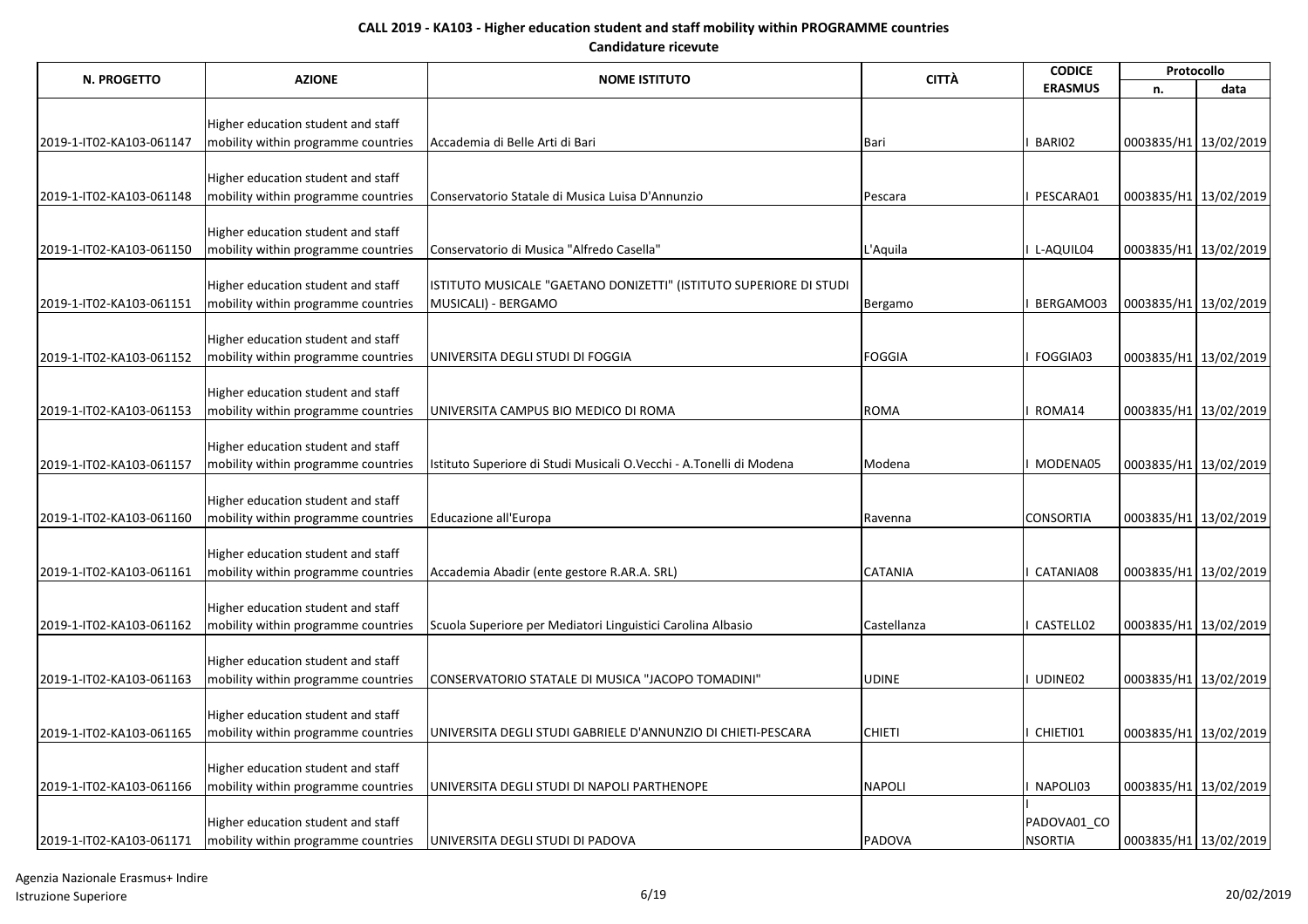| N. PROGETTO              |                                     |                                                                     | <b>CITTÀ</b>               | <b>CODICE</b>  |                       | Protocollo            |
|--------------------------|-------------------------------------|---------------------------------------------------------------------|----------------------------|----------------|-----------------------|-----------------------|
|                          | <b>AZIONE</b>                       | <b>NOME ISTITUTO</b>                                                |                            | <b>ERASMUS</b> | n.                    | data                  |
|                          |                                     |                                                                     |                            |                |                       |                       |
|                          | Higher education student and staff  |                                                                     |                            | AOSTA03        |                       |                       |
| 2019-1-IT02-KA103-061172 | mobility within programme countries | Istituto Musicale Pareggiato della Valle d'Aosta                    | Aosta                      |                | 0003835/H1 13/02/2019 |                       |
|                          | Higher education student and staff  |                                                                     |                            |                |                       |                       |
| 2019-1-IT02-KA103-061173 | mobility within programme countries | IED Istituto Europeo di Design S.p.A.                               | Milano                     | I MILANO18     | 0003835/H1 13/02/2019 |                       |
|                          |                                     |                                                                     |                            |                |                       |                       |
|                          | Higher education student and staff  |                                                                     |                            |                |                       |                       |
| 2019-1-IT02-KA103-061174 | mobility within programme countries | Fondazione Accademia di Belle Arti di Verona                        | Verona                     | I VERONA03     | 0003835/H1 13/02/2019 |                       |
|                          |                                     |                                                                     |                            |                |                       |                       |
|                          | Higher education student and staff  |                                                                     |                            |                |                       |                       |
| 2019-1-IT02-KA103-061175 | mobility within programme countries | ACCADEMIA DI BELLE ARTI DI BOLOGNA                                  | <b>BOOGNA</b>              | BOLOGNA03      | 0003835/H1 13/02/2019 |                       |
|                          |                                     |                                                                     |                            |                |                       |                       |
|                          | Higher education student and staff  |                                                                     | PAVIA                      | <b>PAVIA02</b> |                       |                       |
| 2019-1-IT02-KA103-061178 | mobility within programme countries | ISTITUTO SUPERIORE DI STUDI MUSICALI "FRANCO VITTADINI"             |                            |                | 0003835/H1 13/02/2019 |                       |
|                          | Higher education student and staff  |                                                                     |                            |                |                       |                       |
| 2019-1-IT02-KA103-061179 | mobility within programme countries | JUNIVERSITA DEGLI STUDI GUGLIELMO MARCONI - TELEMATICA              | <b>ROMA</b>                | ROMA21         | 0003835/H1 13/02/2019 |                       |
|                          |                                     |                                                                     |                            |                |                       |                       |
|                          | Higher education student and staff  |                                                                     |                            |                |                       |                       |
| 2019-1-IT02-KA103-061181 | mobility within programme countries | LIBERA UNIVERSITA MARIA SS. ASSUNTA DI ROMA                         | <b>ROMA</b>                | ROMA04         | 0003835/H1 13/02/2019 |                       |
|                          |                                     |                                                                     |                            |                |                       |                       |
|                          | Higher education student and staff  |                                                                     |                            |                |                       |                       |
| 2019-1-IT02-KA103-061185 | mobility within programme countries | Conservatorio di Musica di Stato "Antonio Scontrino" - Trapani      | Trapani                    | I TRAPANI02    | 0003835/H1 13/02/2019 |                       |
|                          |                                     |                                                                     |                            |                |                       |                       |
| 2019-1-IT02-KA103-061190 | Higher education student and staff  |                                                                     | <b>CALTANISSETTA</b>       | CALTANI01      | 0003835/H1 13/02/2019 |                       |
|                          | mobility within programme countries | Istituto Superiore di Studi Musicali "V. Bellini " di Caltanissetta |                            |                |                       |                       |
|                          | Higher education student and staff  |                                                                     |                            |                |                       |                       |
| 2019-1-IT02-KA103-061195 | mobility within programme countries | <b>LINK CAMPUS UNIVERSITY</b>                                       | <b>ROMA</b>                | ROMA26         | 0003835/H1 13/02/2019 |                       |
|                          |                                     |                                                                     |                            |                |                       |                       |
|                          | Higher education student and staff  |                                                                     |                            | COSENZA01_CO   |                       |                       |
| 2019-1-IT02-KA103-061201 | mobility within programme countries | UNIVERSITA DELLA CALABRIA                                           | <b>ARCAVACATA DI RENDE</b> | <b>NSORTIA</b> | 0003835/H1 13/02/2019 |                       |
|                          |                                     |                                                                     |                            |                |                       |                       |
|                          | Higher education student and staff  |                                                                     |                            |                |                       |                       |
| 2019-1-IT02-KA103-061202 | mobility within programme countries | UNIVERSITA DEGLI STUDI DI NAPOLI FEDERICO II                        | <b>NAPOLI</b>              | I NAPOLI01     | 0003835/H1 13/02/2019 |                       |
|                          |                                     |                                                                     |                            |                |                       |                       |
|                          | Higher education student and staff  |                                                                     |                            |                |                       |                       |
| 2019-1-IT02-KA103-061203 | mobility within programme countries | UNIVERSITA DELLA CALABRIA                                           | <b>ARCAVACATA DI RENDE</b> | COSENZA01      | 0003835/H1 13/02/2019 |                       |
|                          | Higher education student and staff  |                                                                     |                            | VENEZIA02_CO   |                       |                       |
| 2019-1-IT02-KA103-061204 | mobility within programme countries | UNIVERSITA IUAV DI VENEZIA                                          | <b>VENEZIA</b>             | <b>NSORTIA</b> |                       | 0003835/H1 13/02/2019 |
|                          |                                     |                                                                     |                            |                |                       |                       |

Agenzia Nazionale Erasmus+ Indire Istruzione Superiore 7/19 20/02/2019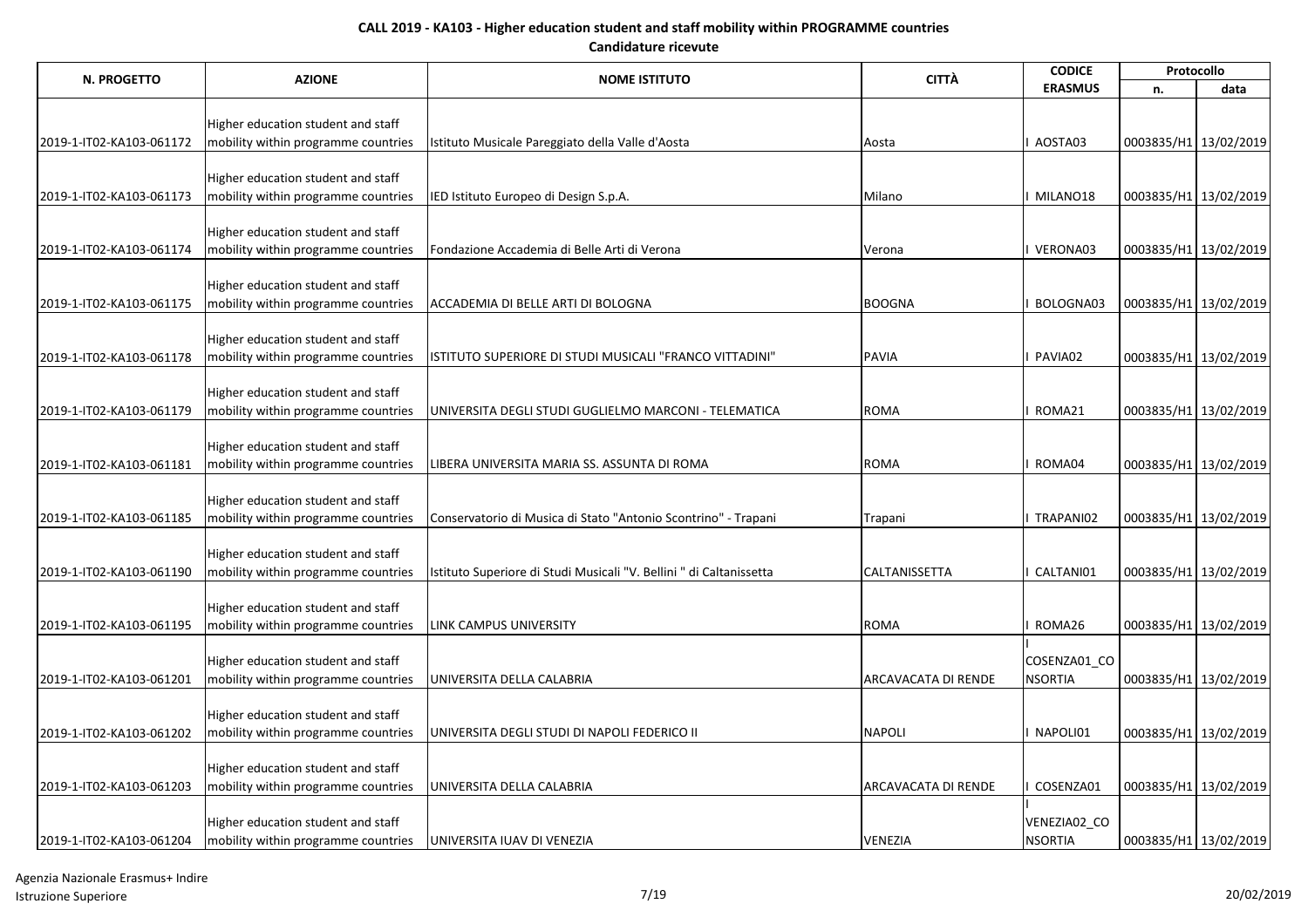| N. PROGETTO              | <b>AZIONE</b>                                                             | <b>NOME ISTITUTO</b>                                                                              | <b>CITTÀ</b>               | <b>CODICE</b>  |                       | Protocollo |
|--------------------------|---------------------------------------------------------------------------|---------------------------------------------------------------------------------------------------|----------------------------|----------------|-----------------------|------------|
|                          |                                                                           |                                                                                                   |                            | <b>ERASMUS</b> | n.                    | data       |
|                          |                                                                           |                                                                                                   |                            |                |                       |            |
|                          | Higher education student and staff                                        |                                                                                                   |                            |                |                       |            |
| 2019-1-IT02-KA103-061205 | mobility within programme countries                                       | UNIVERSITA DEGLI STUDI DELLA BASILICATA                                                           | <b>POTENZA</b>             | POTENZA01      | 0003835/H1 13/02/2019 |            |
|                          | Higher education student and staff                                        |                                                                                                   |                            |                |                       |            |
| 2019-1-IT02-KA103-061206 | mobility within programme countries                                       | Mediazione Linguista Perugia Srl                                                                  | Perugia                    | PERUGIA05      | 0003835/H1 13/02/2019 |            |
|                          |                                                                           |                                                                                                   |                            |                |                       |            |
|                          | Higher education student and staff                                        |                                                                                                   |                            |                |                       |            |
| 2019-1-IT02-KA103-061208 | mobility within programme countries                                       | UNIVERSITA DEGLI STUDI DI TRIESTE                                                                 | <b>TRIESTE</b>             | TRIESTE01      | 0003835/H1 13/02/2019 |            |
|                          |                                                                           |                                                                                                   |                            |                |                       |            |
| 2019-1-IT02-KA103-061209 | Higher education student and staff<br>mobility within programme countries | UNIVERSITA DEGLI STUDI DI CAGLIARI                                                                | <b>CAGLIARI</b>            | CAGLIAR01      | 0003835/H1 13/02/2019 |            |
|                          |                                                                           |                                                                                                   |                            |                |                       |            |
|                          | Higher education student and staff                                        |                                                                                                   |                            |                |                       |            |
| 2019-1-IT02-KA103-061210 | mobility within programme countries                                       | FONDAZIONE ISTITUTO TECNICO PER L'EFFICIENZA ENERGETICA                                           | savona                     | GENOVA05       | 0003835/H1 13/02/2019 |            |
|                          |                                                                           |                                                                                                   |                            |                |                       |            |
|                          | Higher education student and staff                                        |                                                                                                   |                            |                |                       |            |
| 2019-1-IT02-KA103-061211 | mobility within programme countries                                       | Saint Louis Music Center Srl                                                                      | Rome                       | ROMA30         | 0003835/H1 13/02/2019 |            |
|                          |                                                                           |                                                                                                   |                            |                |                       |            |
| 2019-1-IT02-KA103-061212 | Higher education student and staff<br>mobility within programme countries | Istituto Tecnico Superiore per le Tecnologie Innovative i Beni e le Attività<br>Culturali-Turismo | Roma                       | ROMA33         | 0003835/H1 13/02/2019 |            |
|                          |                                                                           |                                                                                                   |                            |                |                       |            |
|                          | Higher education student and staff                                        |                                                                                                   |                            |                |                       |            |
| 2019-1-IT02-KA103-061244 | mobility within programme countries                                       | UNIVERSITA DEGLI STUDI DEL MOLISE                                                                 | <b>CAMPOBASSO</b>          | CAMPOBA01      | 0003835/H1 13/02/2019 |            |
|                          |                                                                           |                                                                                                   |                            |                |                       |            |
|                          | Higher education student and staff                                        |                                                                                                   |                            |                |                       |            |
| 2019-1-IT02-KA103-061250 | mobility within programme countries                                       | UNIVERSITA DEGLI STUDI DI TORINO                                                                  | <b>TORINO</b>              | TORINO01       | 0003835/H1 13/02/2019 |            |
|                          | Higher education student and staff                                        |                                                                                                   |                            |                |                       |            |
| 2019-1-IT02-KA103-061251 | mobility within programme countries                                       | Istituto Superiore per le Industrie Artistiche-ISIA di Pescara                                    | Pescara                    | PESCARA03      | 0003835/H1 13/02/2019 |            |
|                          |                                                                           |                                                                                                   |                            |                |                       |            |
|                          | Higher education student and staff                                        |                                                                                                   |                            |                |                       |            |
| 2019-1-IT02-KA103-061252 | mobility within programme countries                                       | Accademia Di Belle Arti Di Ravenna                                                                | Ravenna                    | RAVENNA01      | 0003835/H1 13/02/2019 |            |
|                          |                                                                           |                                                                                                   |                            |                |                       |            |
|                          | Higher education student and staff                                        |                                                                                                   |                            |                |                       |            |
| 2019-1-IT02-KA103-061253 | mobility within programme countries                                       | Istituto Superiore Di Studi Musicali "Giuseppe Verdi"                                             | Ravenna                    | RAVENNA02      | 0003835/H1 13/02/2019 |            |
|                          | Higher education student and staff                                        |                                                                                                   |                            |                |                       |            |
| 2019-1-IT02-KA103-061260 | mobility within programme countries                                       | CONSERVATORIO STATALE DI MUSICA A.STEFFANI                                                        | <b>CASTELFRANCO VENETO</b> | CASTELF01      | 0003835/H1 13/02/2019 |            |
|                          |                                                                           |                                                                                                   |                            |                |                       |            |
|                          | Higher education student and staff                                        |                                                                                                   |                            |                |                       |            |
| 2019-1-IT02-KA103-061262 | mobility within programme countries                                       | Università per Stranieri "Dante Alighieri"                                                        | <b>REGGIO CALABRIA</b>     | REGGIO06       | 0003835/H1 13/02/2019 |            |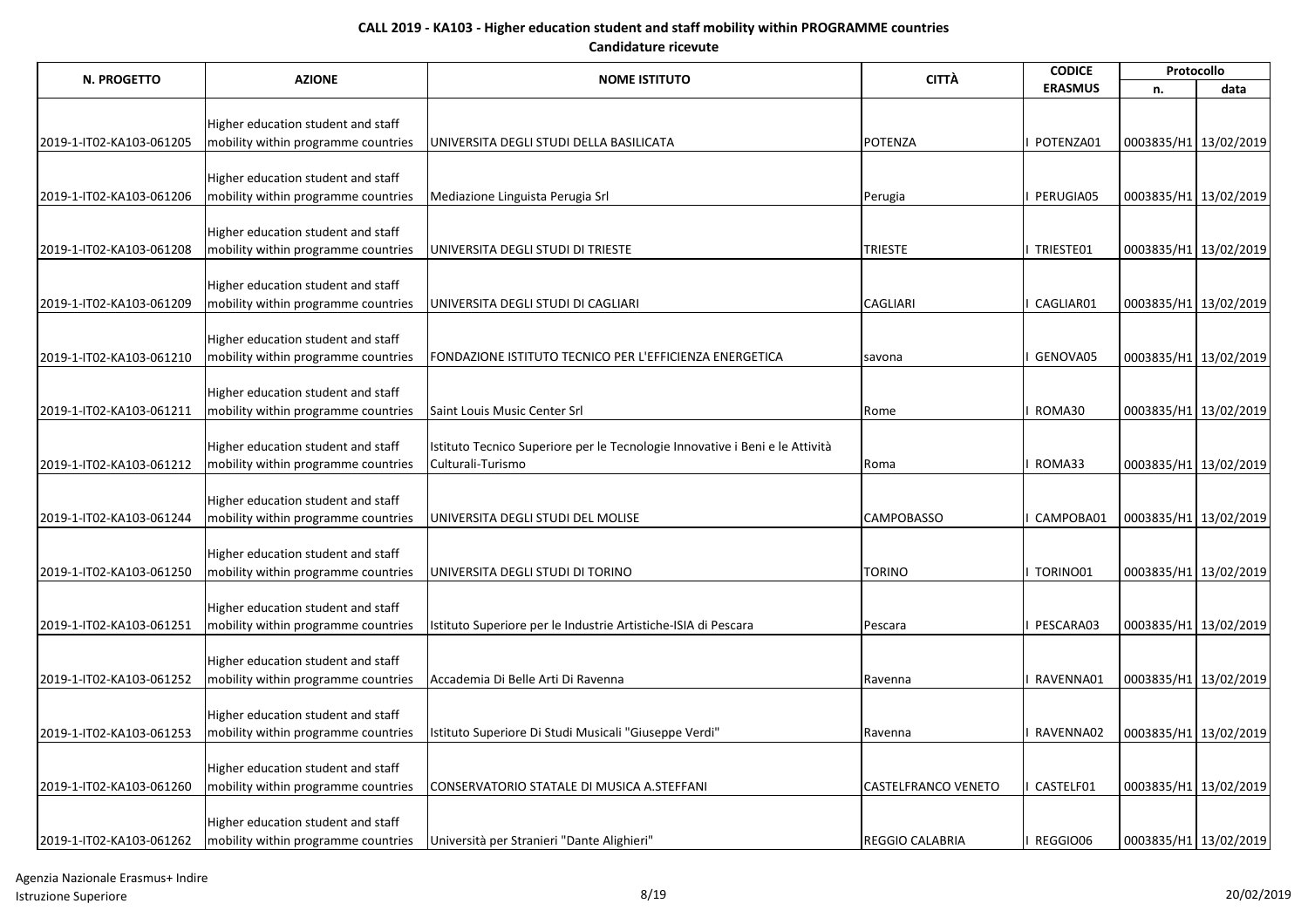| N. PROGETTO              | <b>AZIONE</b>                       | <b>NOME ISTITUTO</b>                                                     | <b>CITTÀ</b>           | <b>CODICE</b>    | Protocollo            |                         |
|--------------------------|-------------------------------------|--------------------------------------------------------------------------|------------------------|------------------|-----------------------|-------------------------|
|                          |                                     |                                                                          |                        | <b>ERASMUS</b>   | n.                    | data                    |
|                          |                                     |                                                                          |                        |                  |                       |                         |
|                          | Higher education student and staff  |                                                                          |                        |                  |                       |                         |
| 2019-1-IT02-KA103-061263 | mobility within programme countries | <b>Associazione ARCES</b>                                                | PALERMO                | <b>CONSORTIA</b> | 0003835/H1 13/02/2019 |                         |
|                          |                                     |                                                                          |                        |                  |                       |                         |
|                          | Higher education student and staff  |                                                                          |                        |                  |                       |                         |
| 2019-1-IT02-KA103-061269 | mobility within programme countries | CONSERVATORIO STATALE DI MUSICA V. BELLINI PALERMO                       | Palermo                | I PALERMO04      | 0003835/H1 13/02/2019 |                         |
|                          | Higher education student and staff  |                                                                          |                        |                  |                       |                         |
| 2019-1-IT02-KA103-061270 | mobility within programme countries | Istituto Superiore di Studi Musicali "Toscanini"                         | Ribera (AG)            | I AGRIGEN02      | 0003835/H1 13/02/2019 |                         |
|                          |                                     |                                                                          |                        |                  |                       |                         |
|                          | Higher education student and staff  |                                                                          |                        |                  |                       |                         |
| 2019-1-IT02-KA103-061291 | mobility within programme countries | Conservatorio statale di musica Giacomo Puccini                          | la Spezia              | I LA-SPEZ01      | 0003835/H1 13/02/2019 |                         |
|                          |                                     |                                                                          |                        |                  |                       |                         |
|                          | Higher education student and staff  |                                                                          |                        |                  |                       |                         |
| 2019-1-IT02-KA103-061292 | mobility within programme countries | Conservatorio di musica "Gesualdo da Venosa"                             | Potenza                | I POTENZA03      | 0003835/H1 13/02/2019 |                         |
|                          |                                     |                                                                          |                        |                  |                       |                         |
|                          | Higher education student and staff  |                                                                          |                        |                  |                       |                         |
| 2019-1-IT02-KA103-061300 | mobility within programme countries | Accademia di Belle Arti di Catanzaro                                     | Catanzaro              | CATANZA03        | 0003835/H1 13/02/2019 |                         |
|                          |                                     |                                                                          |                        |                  |                       |                         |
|                          | Higher education student and staff  |                                                                          |                        |                  |                       |                         |
| 2019-1-IT02-KA103-061302 | mobility within programme countries | Accademia Nazionale d'Arte Drammatica "Silvio d'Amico"                   | Roma                   | I ROMA29         | 0003835/H1 13/02/2019 |                         |
|                          |                                     |                                                                          |                        |                  |                       |                         |
|                          | Higher education student and staff  | SCUOLA SUPERIORE DI STUDI UNIVERSITARI E DI PERFEZIONAMENTO<br>SANT'ANNA |                        | PISA03_CONSO     |                       |                         |
| 2019-1-IT02-KA103-061303 | mobility within programme countries |                                                                          | PISA                   | <b>RTIA</b>      | 0003835/H1 13/02/2019 |                         |
|                          | Higher education student and staff  |                                                                          |                        | FOGGIA03_CON     |                       |                         |
| 2019-1-IT02-KA103-061306 | mobility within programme countries | UNIVERSITA DEGLI STUDI DI FOGGIA                                         | FOGGIA                 | <b>SORTIA</b>    | 0003835/H1 13/02/2019 |                         |
|                          |                                     |                                                                          |                        |                  |                       |                         |
|                          | Higher education student and staff  |                                                                          |                        |                  |                       |                         |
| 2019-1-IT02-KA103-061308 | mobility within programme countries | <b>IUM Academy School</b>                                                | Napoli                 | I NAPOLI10       |                       | 0003835/H1 13/02/2019   |
|                          |                                     |                                                                          |                        |                  |                       |                         |
|                          | Higher education student and staff  |                                                                          |                        |                  |                       |                         |
| 2019-1-IT02-KA103-061313 | mobility within programme countries | UNIVERSITA DEGLI STUDI DI UDINE                                          | <b>UDINE</b>           | UDINE01          | 0003835/H1 13/02/2019 |                         |
|                          |                                     |                                                                          |                        |                  |                       |                         |
|                          | Higher education student and staff  |                                                                          |                        | UDINE01_CONS     |                       |                         |
| 2019-1-IT02-KA103-061317 | mobility within programme countries | UNIVERSITA DEGLI STUDI DI UDINE                                          | <b>UDINE</b>           | <b>ORTIA</b>     |                       | 0003835/H1 13/02/2019   |
|                          |                                     |                                                                          |                        |                  |                       |                         |
|                          | Higher education student and staff  |                                                                          |                        |                  |                       |                         |
| 2019-1-IT02-KA103-061318 | mobility within programme countries | UNIVERSITA DEGLI STUDI DI GENOVA                                         | <b>GENOVA</b>          | GENOVA01         | 0003835/H1 13/02/2019 |                         |
|                          | Higher education student and staff  |                                                                          |                        |                  |                       |                         |
| 2019-1-IT02-KA103-061319 | mobility within programme countries | UNIVERSITA DEGLI STUDI MEDITERRANEA DI REGGIO CALABRIA                   | <b>REGGIO CALABRIA</b> | I REGGIO01       |                       | 0003835/H1   13/02/2019 |
|                          |                                     |                                                                          |                        |                  |                       |                         |

Agenzia Nazionale Erasmus+ Indire Istruzione Superiore 9/19 20/02/2019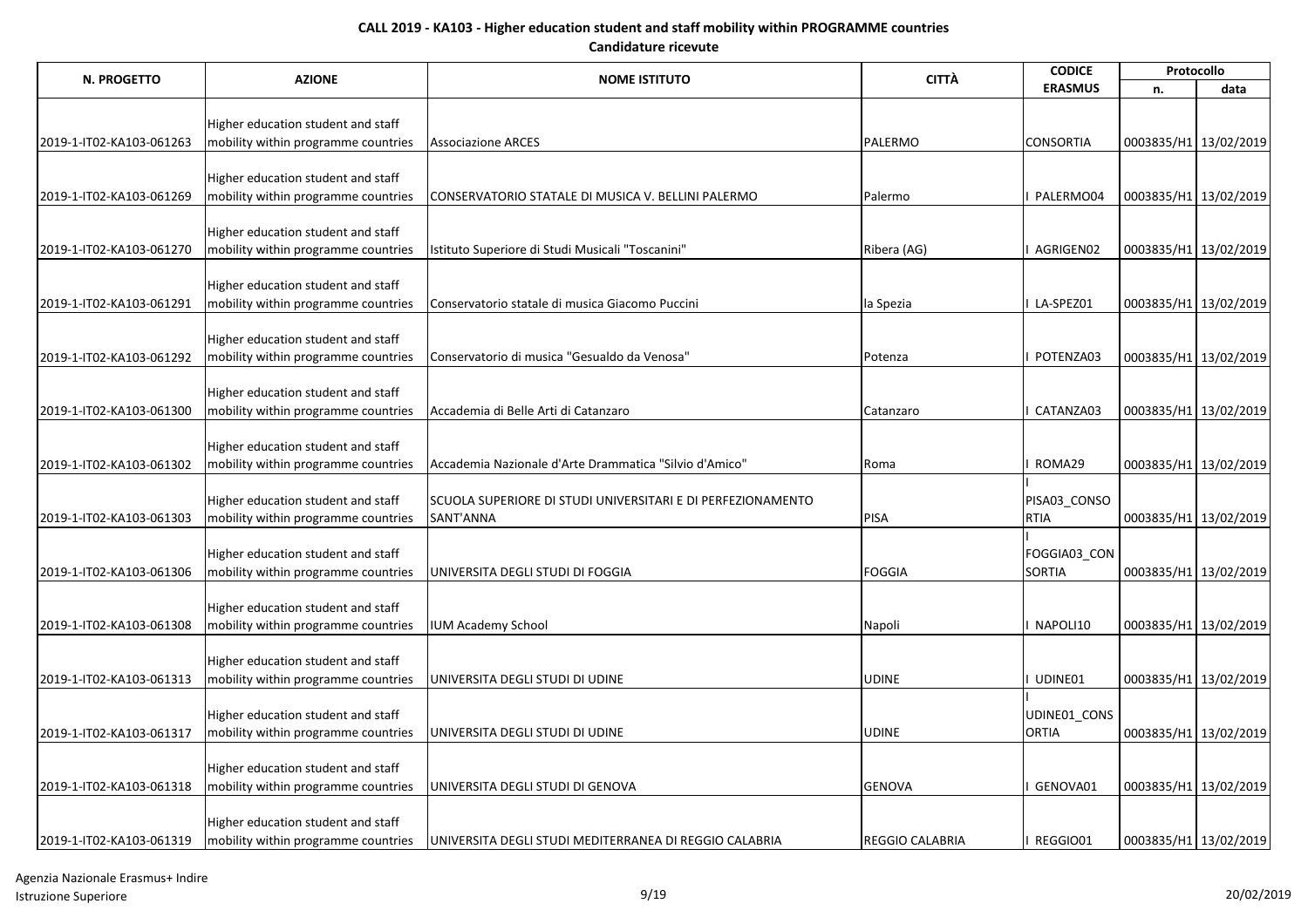| N. PROGETTO              | <b>AZIONE</b>                       | <b>NOME ISTITUTO</b>                                                   | <b>CITTÀ</b>           | <b>CODICE</b>    | Protocollo            |                       |
|--------------------------|-------------------------------------|------------------------------------------------------------------------|------------------------|------------------|-----------------------|-----------------------|
|                          |                                     |                                                                        |                        | <b>ERASMUS</b>   | n.                    | data                  |
|                          |                                     |                                                                        |                        |                  |                       |                       |
|                          | Higher education student and staff  |                                                                        |                        |                  |                       |                       |
| 2019-1-IT02-KA103-061320 | mobility within programme countries | Accademia di Belle Arti di Palermo                                     | Palermo                | PALERMO03        | 0003835/H1 13/02/2019 |                       |
|                          | Higher education student and staff  |                                                                        |                        |                  |                       |                       |
| 2019-1-IT02-KA103-061325 | mobility within programme countries | EUROPEAN UNIVERSITY INSTITUTE                                          | <b>FIESOLE</b>         | I FIESOLE01      | 0003835/H1 13/02/2019 |                       |
|                          |                                     |                                                                        |                        |                  |                       |                       |
|                          | Higher education student and staff  |                                                                        |                        |                  |                       |                       |
| 2019-1-IT02-KA103-061329 | mobility within programme countries | CONSERVATORIO DI MUSICA ARRIGO BOITO                                   | <b>PARMA</b>           | I PARMA02        | 0003835/H1 13/02/2019 |                       |
|                          |                                     |                                                                        |                        |                  |                       |                       |
|                          | Higher education student and staff  |                                                                        |                        |                  |                       |                       |
| 2019-1-IT02-KA103-061330 | mobility within programme countries | Accademia della Moda                                                   | <b>Naples</b>          | I NAPOLI13       | 0003835/H1 13/02/2019 |                       |
|                          |                                     |                                                                        |                        |                  |                       |                       |
|                          | Higher education student and staff  | Fondazione ITS Istituto Tecnico Superiore Area Nuove Tecnologie per il |                        |                  |                       |                       |
| 2019-1-IT02-KA103-061332 | mobility within programme countries | Made in Italy Sistema Alimentare Settore Produzioni Agroalimentari     | Locorotondo            | BARI06           | 0003835/H1 13/02/2019 |                       |
|                          | Higher education student and staff  |                                                                        |                        |                  |                       |                       |
| 2019-1-IT02-KA103-061333 | mobility within programme countries | POLITECNICO DI TORINO                                                  | <b>TORINO</b>          | I TORINO02       | 0003835/H1 13/02/2019 |                       |
|                          |                                     |                                                                        |                        |                  |                       |                       |
|                          | Higher education student and staff  |                                                                        |                        |                  |                       |                       |
| 2019-1-IT02-KA103-061335 | mobility within programme countries | Conservatorio di Musica "A. Vivaldi"                                   | Alessandria            | I ALESSAN01      | 0003835/H1 13/02/2019 |                       |
|                          |                                     |                                                                        |                        |                  |                       |                       |
|                          | Higher education student and staff  |                                                                        |                        |                  |                       |                       |
| 2019-1-IT02-KA103-061337 | mobility within programme countries | UNIVERSITA COMMERCIALE LUIGI BOCCONI                                   | MILANO                 | I MILANO04       | 0003835/H1 13/02/2019 |                       |
|                          |                                     |                                                                        |                        |                  |                       |                       |
|                          | Higher education student and staff  |                                                                        |                        |                  |                       |                       |
| 2019-1-IT02-KA103-061338 | mobility within programme countries | <b>HUMANITAS UNIVERSITY</b>                                            | PIEVE EMANUELE         | <b>MILANO21</b>  | 0003835/H1 13/02/2019 |                       |
|                          | Higher education student and staff  |                                                                        |                        |                  |                       |                       |
| 2019-1-IT02-KA103-061339 | mobility within programme countries | UNIVERSITA DEGLI STUDI DI PERUGIA                                      | PERUGIA                | PERUGIA01        |                       | 0003835/H1 13/02/2019 |
|                          |                                     |                                                                        |                        |                  |                       |                       |
|                          | Higher education student and staff  |                                                                        |                        |                  |                       |                       |
| 2019-1-IT02-KA103-061340 | mobility within programme countries | donneperroma                                                           | Rome                   | <b>CONSORTIA</b> | 0003835/H1 13/02/2019 |                       |
|                          |                                     |                                                                        |                        |                  |                       |                       |
|                          | Higher education student and staff  |                                                                        |                        |                  |                       |                       |
| 2019-1-IT02-KA103-061341 | mobility within programme countries | <b>SSML Gregorio VII</b>                                               | Rome                   | ROMA18           | 0003835/H1 13/02/2019 |                       |
|                          |                                     |                                                                        |                        |                  |                       |                       |
|                          | Higher education student and staff  |                                                                        |                        |                  |                       |                       |
| 2019-1-IT02-KA103-061342 | mobility within programme countries | <b>International Campus Srl</b>                                        | <b>ROMA</b>            | ROMA32           | 0003835/H1 13/02/2019 |                       |
|                          | Higher education student and staff  |                                                                        |                        |                  |                       |                       |
| 2019-1-IT02-KA103-061345 | mobility within programme countries | Fondazione Istituto Tecnico Superiore Energia e Ambiente               | COLLE DI VAL D ELSA SI | I SIENA06        |                       | 0003835/H1 13/02/2019 |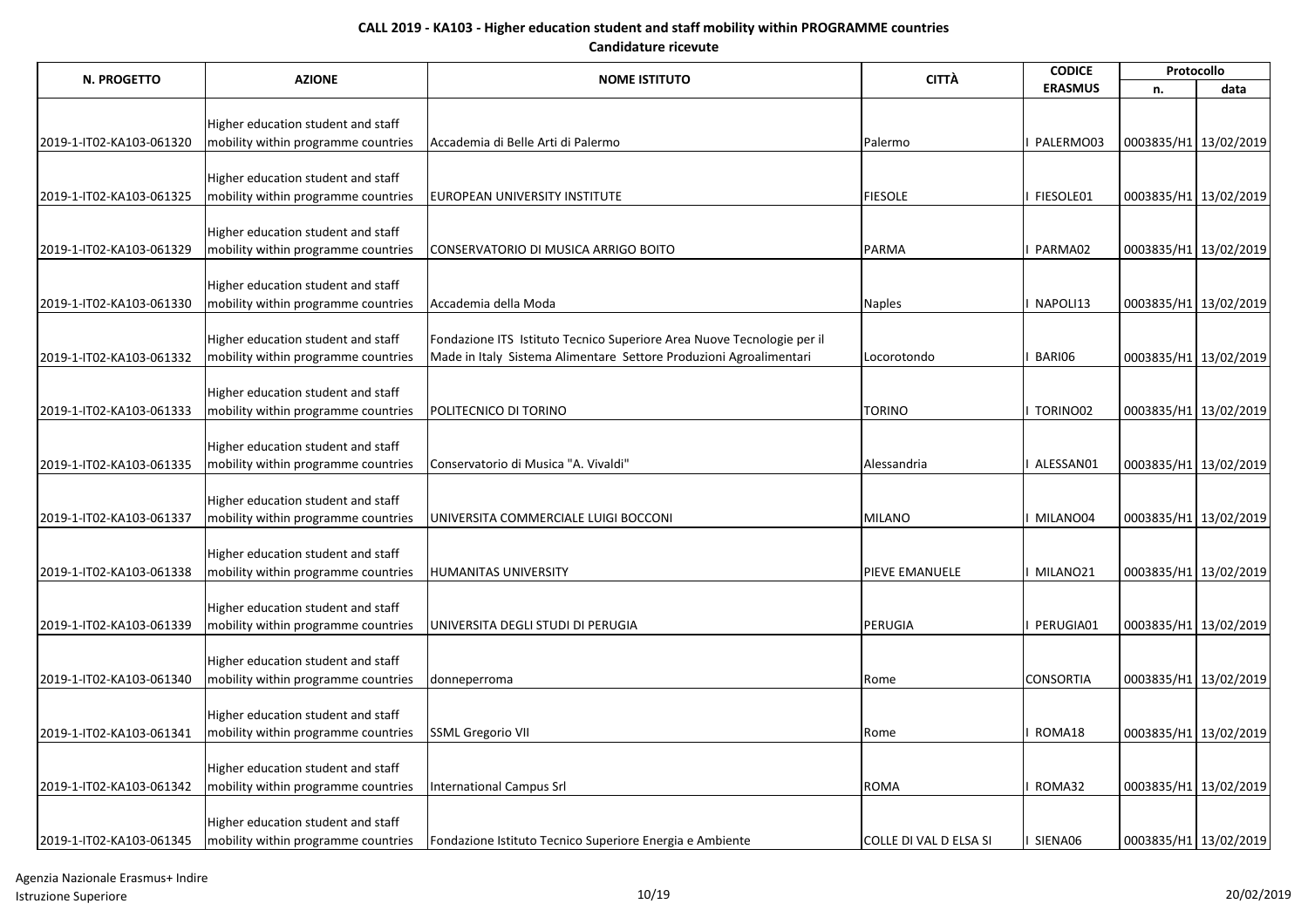| N. PROGETTO              | <b>AZIONE</b>                                                             | <b>NOME ISTITUTO</b>                                             | <b>CITTÀ</b>   | <b>CODICE</b>    | Protocollo            |      |
|--------------------------|---------------------------------------------------------------------------|------------------------------------------------------------------|----------------|------------------|-----------------------|------|
|                          |                                                                           |                                                                  |                | <b>ERASMUS</b>   | n.                    | data |
|                          |                                                                           |                                                                  |                |                  |                       |      |
|                          | Higher education student and staff                                        | INSTITUTO SUPERIORE DI STDUDI MUSICALI - CONSERVATORIO DI MUSICA |                | CUNEO01          |                       |      |
| 2019-1-IT02-KA103-061346 | mobility within programme countries                                       | <b>GIORGIO FEDERICO GHEDINI DI CUNEO</b>                         | <b>CUNEO</b>   |                  | 0003835/H1 13/02/2019 |      |
|                          | Higher education student and staff                                        |                                                                  |                |                  |                       |      |
| 2019-1-IT02-KA103-061355 | mobility within programme countries                                       | UNIVERSITA CATTOLICA DEL SACRO CUORE                             | <b>MILANO</b>  | I MILANO03       | 0003835/H1 13/02/2019 |      |
|                          |                                                                           |                                                                  |                |                  |                       |      |
|                          | Higher education student and staff                                        |                                                                  |                |                  |                       |      |
| 2019-1-IT02-KA103-061356 | mobility within programme countries                                       | Uniformazione S.R.L.                                             | Italy          | <b>VICENZA02</b> | 0003835/H1 13/02/2019 |      |
|                          |                                                                           |                                                                  |                |                  |                       |      |
| 2019-1-IT02-KA103-061358 | Higher education student and staff<br>mobility within programme countries | ACCADEMIA DI BELLE ARTI "MARIO SIRONI"                           | Sassari        | SASSARI03        | 0003835/H1 13/02/2019 |      |
|                          |                                                                           |                                                                  |                |                  |                       |      |
|                          | Higher education student and staff                                        |                                                                  |                |                  |                       |      |
| 2019-1-IT02-KA103-061359 | mobility within programme countries                                       | <b>LABA SRL</b>                                                  | <b>BRESCIA</b> | <b>BRESCIA05</b> | 0003835/H1 13/02/2019 |      |
|                          |                                                                           |                                                                  |                |                  |                       |      |
|                          | Higher education student and staff                                        |                                                                  |                |                  |                       |      |
| 2019-1-IT02-KA103-061360 | mobility within programme countries                                       | SCUOLA SUPERIORE PER MEDIATORI LINGUISTICI DI PADOVA             | Padova         | PADOVA04         | 0003835/H1 13/02/2019 |      |
|                          | Higher education student and staff                                        |                                                                  |                |                  |                       |      |
| 2019-1-IT02-KA103-061362 | mobility within programme countries                                       | Accademia di Belle Arti di Udine GB Tiepolo                      | Udine          | UDINE05          | 0003835/H1 13/02/2019 |      |
|                          |                                                                           |                                                                  |                |                  |                       |      |
|                          | Higher education student and staff                                        |                                                                  |                |                  |                       |      |
| 2019-1-IT02-KA103-061363 | mobility within programme countries                                       | Conservatorio di Musica "Luigi Cherubini"                        | Firenze        | I FIRENZE04      | 0003835/H1 13/02/2019 |      |
|                          |                                                                           |                                                                  |                |                  |                       |      |
|                          | Higher education student and staff                                        |                                                                  |                |                  |                       |      |
| 2019-1-IT02-KA103-061364 | mobility within programme countries                                       | POLITECNICO DI BARI                                              | <b>BARI</b>    | BARI05           | 0003835/H1 13/02/2019 |      |
|                          | Higher education student and staff                                        |                                                                  |                |                  |                       |      |
| 2019-1-IT02-KA103-061365 | mobility within programme countries                                       | UNIVERSITA DEGLI STUDI DI ENNA KORE                              | <b>ENNA</b>    | ENNA01           | 0003835/H1 13/02/2019 |      |
|                          |                                                                           |                                                                  |                |                  |                       |      |
|                          | Higher education student and staff                                        |                                                                  |                |                  |                       |      |
| 2019-1-IT02-KA103-061366 | mobility within programme countries                                       | UNIVERSITA DELLA VALLE D'AOSTA                                   | <b>AOSTA</b>   | AOSTA02          | 0003835/H1 13/02/2019 |      |
|                          |                                                                           |                                                                  |                |                  |                       |      |
|                          | Higher education student and staff                                        |                                                                  |                |                  |                       |      |
| 2019-1-IT02-KA103-061369 | mobility within programme countries                                       | FONDAZIONE SCUOLE CIVICHE DI MILANO                              | <b>MILANO</b>  | MILANO14         | 0003835/H1 13/02/2019 |      |
|                          | Higher education student and staff                                        |                                                                  |                |                  |                       |      |
| 2019-1-IT02-KA103-061371 | mobility within programme countries                                       | UNIVERSITA' DEGLI STUDI DI SIENA                                 | SIENA          | SIENA01          | 0003835/H1 13/02/2019 |      |
|                          |                                                                           |                                                                  |                |                  |                       |      |
|                          | Higher education student and staff                                        |                                                                  |                |                  |                       |      |
| 2019-1-IT02-KA103-061377 | mobility within programme countries                                       | UNIVERSITA DEGLI STUDI DI SASSARI                                | SASSARI        | SASSARI01        | 0003835/H1 13/02/2019 |      |

Agenzia Nazionale Erasmus+ Indire Istruzione Superiore 11/19 20/02/2019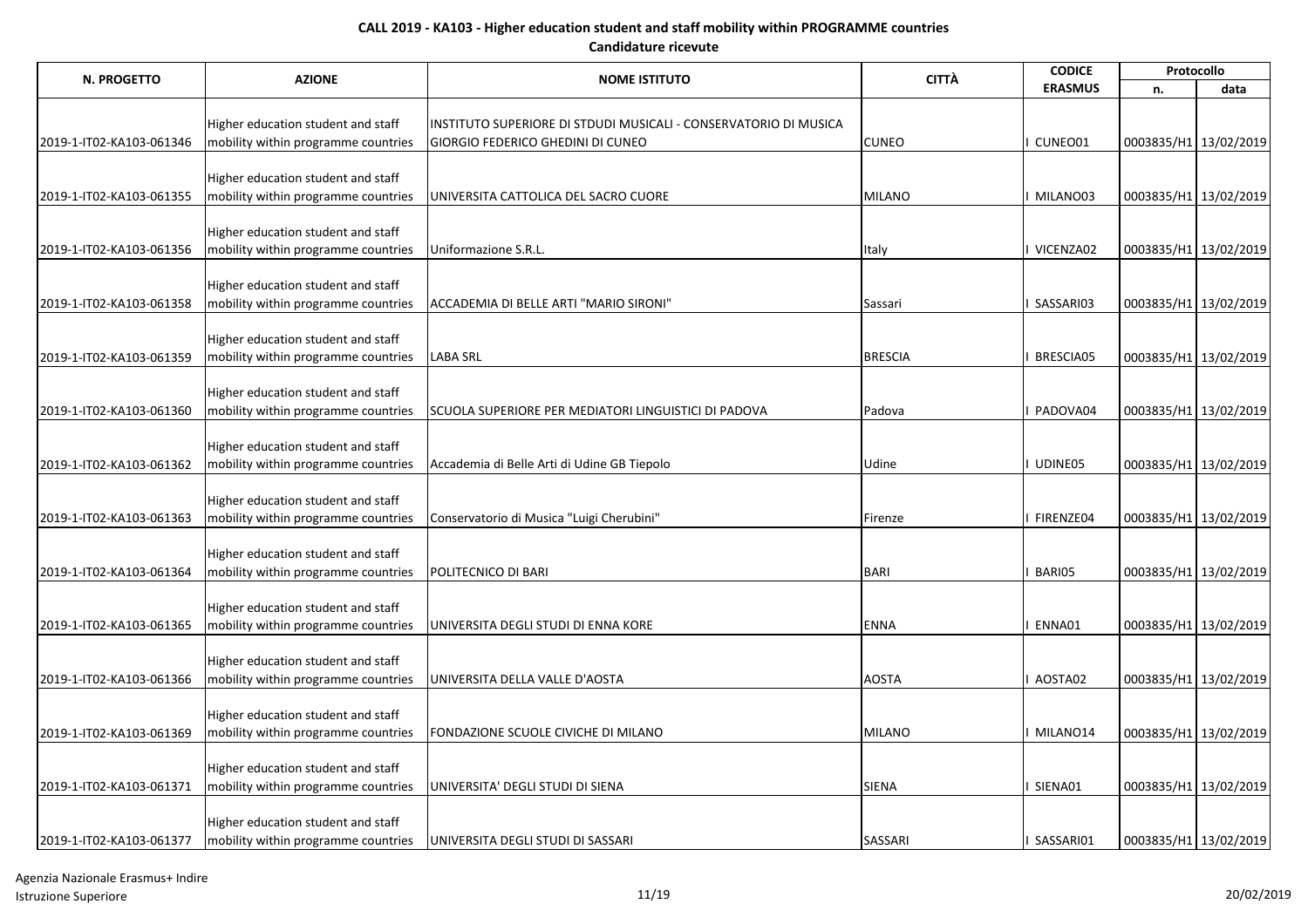| <b>N. PROGETTO</b>       |                                                                           |                                                           | <b>CITTÀ</b>             | <b>CODICE</b>  |                       | Protocollo |
|--------------------------|---------------------------------------------------------------------------|-----------------------------------------------------------|--------------------------|----------------|-----------------------|------------|
|                          | <b>AZIONE</b>                                                             | <b>NOME ISTITUTO</b>                                      |                          | <b>ERASMUS</b> | n.                    | data       |
|                          |                                                                           |                                                           |                          |                |                       |            |
|                          | Higher education student and staff                                        |                                                           |                          |                |                       |            |
| 2019-1-IT02-KA103-061378 | mobility within programme countries                                       | Conservatorio di Adria                                    | Adria (RO)               | ADRIA01        | 0003835/H1 13/02/2019 |            |
|                          |                                                                           |                                                           |                          |                |                       |            |
| 2019-1-IT02-KA103-061379 | Higher education student and staff<br>mobility within programme countries | Vincenzo Foppa Società Cooperativa Sociale ONLUS          | <b>Brescia</b>           | BRESCIA04      | 0003835/H1 13/02/2019 |            |
|                          |                                                                           |                                                           |                          |                |                       |            |
|                          | Higher education student and staff                                        |                                                           |                          |                |                       |            |
| 2019-1-IT02-KA103-061384 | mobility within programme countries                                       | UNIVERSITA DEGLI STUDI DI PARMA                           | <b>PARMA</b>             | PARMA01        | 0003835/H1 13/02/2019 |            |
|                          |                                                                           |                                                           |                          |                |                       |            |
|                          | Higher education student and staff                                        |                                                           |                          |                |                       |            |
| 2019-1-IT02-KA103-061385 | mobility within programme countries                                       | UNIVERSITA DEGLI STUDI DI VERONA                          | <b>VERONA</b>            | VERONA01       | 0003835/H1 13/02/2019 |            |
|                          |                                                                           |                                                           |                          |                |                       |            |
|                          | Higher education student and staff                                        |                                                           |                          |                |                       |            |
| 2019-1-IT02-KA103-061389 | mobility within programme countries                                       | Scuola Superiore per Interpreti e Traduttori              | Milano                   | MILANO12       | 0003835/H1 13/02/2019 |            |
|                          |                                                                           |                                                           |                          |                |                       |            |
|                          | Higher education student and staff                                        |                                                           |                          |                |                       |            |
| 2019-1-IT02-KA103-061392 | mobility within programme countries                                       | UNIVERSITA DEGLI STUDI DI PADOVA                          | PADOVA                   | PADOVA01       | 0003835/H1 13/02/2019 |            |
|                          | Higher education student and staff                                        | FONDAZIONE ISTITUTO TECNICO SUPERIORE PER LA MANUTENZIONE | Rosignano Marittimo Loc. |                |                       |            |
| 2019-1-IT02-KA103-061395 | mobility within programme countries                                       | <b>INDUSTRIALE</b>                                        | Solvay                   | I LIVORNO02    | 0003835/H1 13/02/2019 |            |
|                          |                                                                           |                                                           |                          |                |                       |            |
|                          | Higher education student and staff                                        |                                                           |                          |                |                       |            |
| 2019-1-IT02-KA103-061397 | mobility within programme countries                                       | Conservatorio di Musica "L. Refice"                       | Frosinone                | FROSINO02      | 0003835/H1 13/02/2019 |            |
|                          |                                                                           |                                                           |                          |                |                       |            |
|                          | Higher education student and staff                                        |                                                           |                          |                |                       |            |
| 2019-1-IT02-KA103-061398 | mobility within programme countries                                       | ALMA MATER STUDIORUM - UNIVERSITA DI BOLOGNA              | <b>BOLOGNA</b>           | BOLOGNA01      | 0003835/H1 13/02/2019 |            |
|                          |                                                                           |                                                           |                          |                |                       |            |
|                          | Higher education student and staff                                        |                                                           |                          |                |                       |            |
| 2019-1-IT02-KA103-061400 | mobility within programme countries                                       | UNIVERSITA' CARLO CATTANEO - LIUC                         | CASTELLANZA              | CASTELL01      | 0003835/H1 13/02/2019 |            |
|                          | Higher education student and staff                                        |                                                           |                          |                |                       |            |
| 2019-1-IT02-KA103-061402 | mobility within programme countries                                       | Conservatorio di Musica "Giuseppe Nicolini"               | PIACENZA                 | PIACENZ01      | 0003835/H1 13/02/2019 |            |
|                          |                                                                           |                                                           |                          |                |                       |            |
|                          | Higher education student and staff                                        |                                                           |                          |                |                       |            |
| 2019-1-IT02-KA103-061403 | mobility within programme countries                                       | UNIVERSITA DEGLI STUDI DI ROMA LA SAPIENZA                | <b>ROMA</b>              | ROMA01         | 0003835/H1 13/02/2019 |            |
|                          |                                                                           |                                                           |                          |                |                       |            |
|                          | Higher education student and staff                                        |                                                           |                          |                |                       |            |
| 2019-1-IT02-KA103-061406 | mobility within programme countries                                       | Conservatorio di Musica Luca Marenzio                     | <b>Brescia</b>           | BRESCIA06      | 0003835/H1 13/02/2019 |            |
|                          |                                                                           |                                                           |                          |                |                       |            |
|                          | Higher education student and staff                                        |                                                           |                          |                |                       |            |
| 2019-1-IT02-KA103-061407 | mobility within programme countries                                       | Fondazione Accademia di Belle Arti "P. Vannucci"          | Perugia                  | PERUGIA04      | 0003835/H1 13/02/2019 |            |

Agenzia Nazionale Erasmus+ Indire Istruzione Superiore 12/19 20/02/2019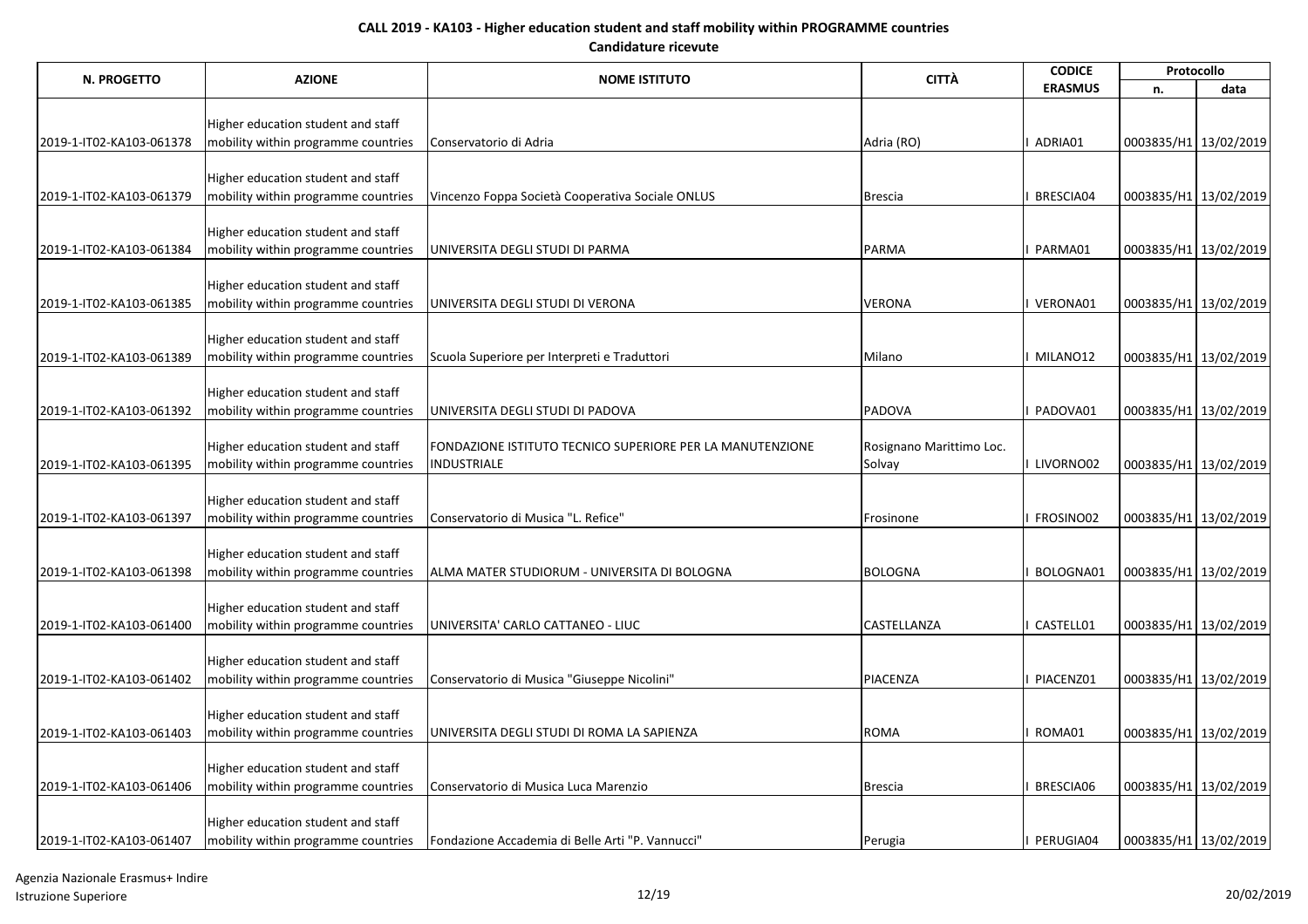| N. PROGETTO              | <b>AZIONE</b>                       | <b>NOME ISTITUTO</b>                                                              | <b>CITTÀ</b>        | <b>CODICE</b>  | Protocollo            |                       |
|--------------------------|-------------------------------------|-----------------------------------------------------------------------------------|---------------------|----------------|-----------------------|-----------------------|
|                          |                                     |                                                                                   |                     | <b>ERASMUS</b> | n.                    | data                  |
|                          |                                     |                                                                                   |                     |                |                       |                       |
|                          | Higher education student and staff  |                                                                                   |                     |                |                       |                       |
| 2019-1-IT02-KA103-061408 | mobility within programme countries | Istituto Superiore per le Industrie Artistiche Faenza                             | Faenza              | FAENZA01       | 0003835/H1 13/02/2019 |                       |
|                          |                                     |                                                                                   |                     |                |                       |                       |
|                          | Higher education student and staff  |                                                                                   |                     |                |                       |                       |
| 2019-1-IT02-KA103-061409 | mobility within programme countries | UNIVERSITA TELEMATICA E-CAMPUS                                                    | <b>NOVEDRATE CO</b> | COMO05         | 0003835/H1 13/02/2019 |                       |
|                          | Higher education student and staff  |                                                                                   |                     |                |                       |                       |
| 2019-1-IT02-KA103-061411 | mobility within programme countries | Politecnico delle arti applicate all'impresa                                      | Ancona              | ANCONA02       | 0003835/H1 13/02/2019 |                       |
|                          |                                     |                                                                                   |                     |                |                       |                       |
|                          | Higher education student and staff  |                                                                                   |                     |                |                       |                       |
| 2019-1-IT02-KA103-061412 | mobility within programme countries | Accademia di Belle Arti Reggio Calabria                                           | Reggio Calabria     | REGGIO07       | 0003835/H1 13/02/2019 |                       |
|                          |                                     |                                                                                   |                     |                |                       |                       |
|                          | Higher education student and staff  |                                                                                   |                     | ROMA01_CONS    |                       |                       |
| 2019-1-IT02-KA103-061413 | mobility within programme countries | UNIVERSITA DEGLI STUDI DI ROMA LA SAPIENZA                                        | <b>ROMA</b>         | ORTIA EU4EU    | 0003835/H1 13/02/2019 |                       |
|                          |                                     |                                                                                   |                     |                |                       |                       |
|                          | Higher education student and staff  |                                                                                   |                     |                |                       |                       |
| 2019-1-IT02-KA103-061418 | mobility within programme countries | POLITECNICO DI MILANO                                                             | <b>MILANO</b>       | MILANO02       | 0003835/H1 13/02/2019 |                       |
|                          |                                     |                                                                                   |                     |                |                       |                       |
|                          | Higher education student and staff  |                                                                                   |                     |                |                       |                       |
| 2019-1-IT02-KA103-061419 | mobility within programme countries | LIBERA UNIVERSITA DI LINGUE E COMUNICAZIONE IULM                                  | <b>MILANO</b>       | MILANO05       | 0003835/H1 13/02/2019 |                       |
|                          |                                     | Fondazione di Partecipazione dell' Istituto Tecnico Superiore "Area               |                     |                |                       |                       |
|                          | Higher education student and staff  | Tecnologica della Mobilità Sostenibile - Logistica e Sistemi e Servizi Innovativi |                     |                |                       |                       |
| 2019-1-IT02-KA103-061424 | mobility within programme countries | per la Mobilità di Persone e Merci"                                               | Verona              | VERONA04       | 0003835/H1 13/02/2019 |                       |
|                          |                                     |                                                                                   |                     |                |                       |                       |
| 2019-1-IT02-KA103-061425 | Higher education student and staff  |                                                                                   |                     | PESCARA04      | 0003835/H1 13/02/2019 |                       |
|                          | mobility within programme countries | Istituto Tecnico Superiore - Sistema Moda                                         | Pescara             |                |                       |                       |
|                          | Higher education student and staff  |                                                                                   |                     |                |                       |                       |
| 2019-1-IT02-KA103-061426 | mobility within programme countries | ACCADEMIA DI BELLE ARTI DI L'AQUILA                                               | L'AQUILA            | L-AQUIL03      | 0003835/H1 13/02/2019 |                       |
|                          |                                     |                                                                                   |                     |                |                       |                       |
|                          | Higher education student and staff  |                                                                                   |                     |                |                       |                       |
| 2019-1-IT02-KA103-061428 | mobility within programme countries | ACCADEMIA DI BELLE ARTI DI CARRARA                                                | <b>CARRARA</b>      | CARRARA01      | 0003835/H1 13/02/2019 |                       |
|                          |                                     |                                                                                   |                     |                |                       |                       |
|                          | Higher education student and staff  |                                                                                   |                     |                |                       |                       |
| 2019-1-IT02-KA103-061429 | mobility within programme countries | Conservatorio Statale di Musica "G. Frescobaldi" Ferrara                          | Ferrara             | FERRARA02      | 0003835/H1 13/02/2019 |                       |
|                          |                                     |                                                                                   |                     |                |                       |                       |
|                          | Higher education student and staff  |                                                                                   |                     |                |                       |                       |
| 2019-1-IT02-KA103-061430 | mobility within programme countries | ACCADEMIA DI BELLE ARTI GIACOMO CARRARA                                           | Bergamo             | BERGAMO07      | 0003835/H1 13/02/2019 |                       |
|                          |                                     |                                                                                   |                     |                |                       |                       |
|                          | Higher education student and staff  |                                                                                   |                     |                |                       |                       |
| 2019-1-IT02-KA103-061433 | mobility within programme countries | Conservatorio di Musica "F. Cilea"                                                | Reggio di Calabria  | REGGIO03       |                       | 0003835/H1 13/02/2019 |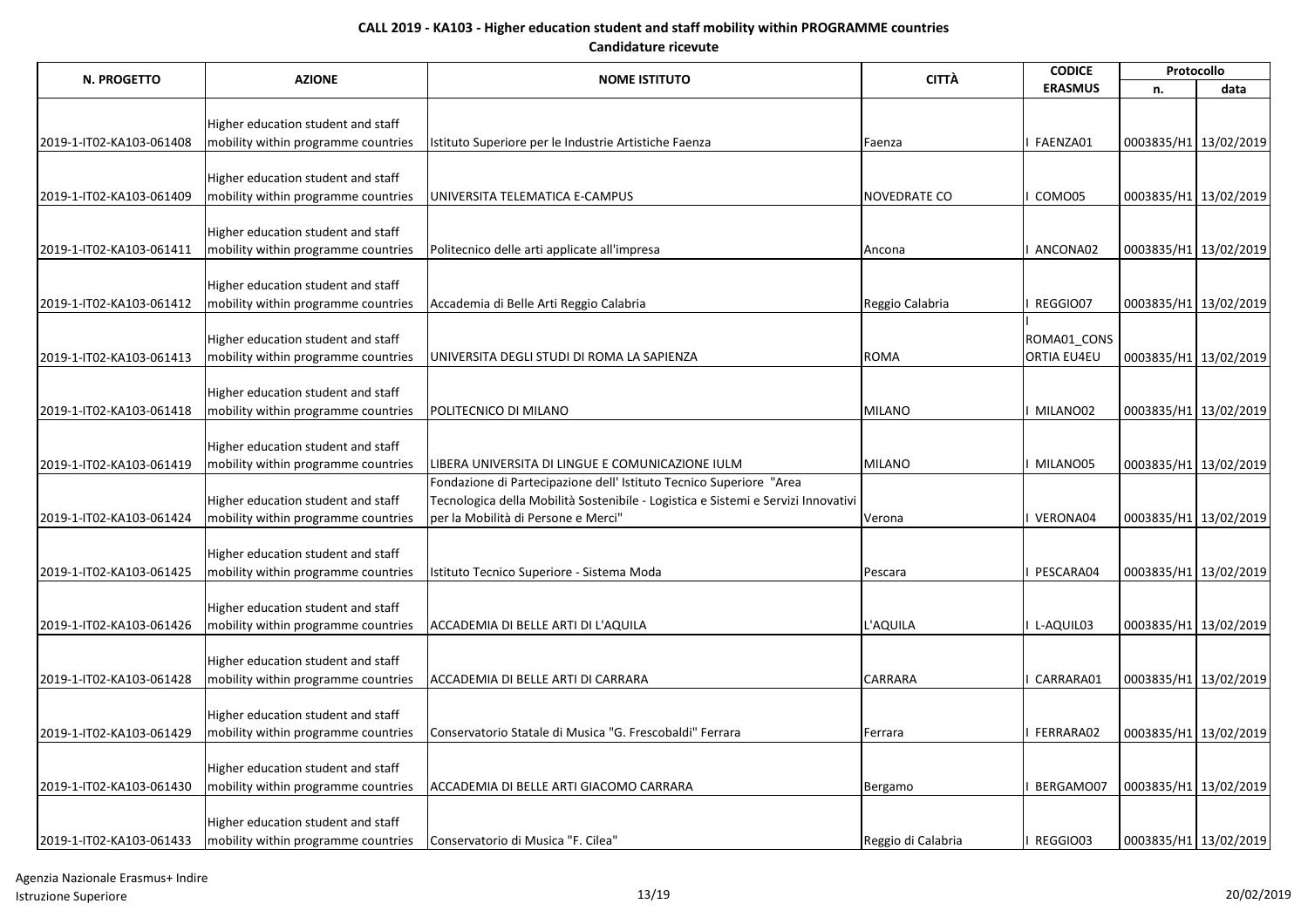| N. PROGETTO              | <b>AZIONE</b>                                                             | <b>NOME ISTITUTO</b>                                               | <b>CITTÀ</b>     | <b>CODICE</b>  | Protocollo            |      |
|--------------------------|---------------------------------------------------------------------------|--------------------------------------------------------------------|------------------|----------------|-----------------------|------|
|                          |                                                                           |                                                                    |                  | <b>ERASMUS</b> | n.                    | data |
|                          |                                                                           |                                                                    |                  |                |                       |      |
|                          | Higher education student and staff                                        |                                                                    |                  |                |                       |      |
| 2019-1-IT02-KA103-061439 | mobility within programme countries                                       | CONSERVATORIO DI MUSICA GIUSEPPE TARTINI                           | <b>TRIESTE</b>   | TRIESTE02      | 0003835/H1 13/02/2019 |      |
|                          |                                                                           |                                                                    |                  |                |                       |      |
| 2019-1-IT02-KA103-061442 | Higher education student and staff<br>mobility within programme countries | UNIVERSITA DEGLI STUDI DEL SANNIO                                  | <b>BENEVENTO</b> | BENEVEN02      | 0003835/H1 13/02/2019 |      |
|                          |                                                                           |                                                                    |                  |                |                       |      |
|                          | Higher education student and staff                                        | ITS PER LA MOBILITA' SOSTENIBILE - AMBITO GESTIONE INFOMOBILITA' E |                  |                |                       |      |
| 2019-1-IT02-KA103-061445 | mobility within programme countries                                       | INFRASTRUTTURE LOGISTICHE - GE.IN.LOGISTIC                         | Taranto          | I TARANTO01    | 0003835/H1 13/02/2019 |      |
|                          |                                                                           |                                                                    |                  |                |                       |      |
|                          | Higher education student and staff                                        |                                                                    |                  |                |                       |      |
| 2019-1-IT02-KA103-061448 | mobility within programme countries                                       | Rome University of Fine Arts                                       | <b>ROMA</b>      | ROMA25         | 0003835/H1 13/02/2019 |      |
|                          |                                                                           |                                                                    |                  |                |                       |      |
|                          | Higher education student and staff                                        |                                                                    |                  |                |                       |      |
| 2019-1-IT02-KA103-061450 | mobility within programme countries                                       | LIBERA UNIVERSITA DI BOLZANO                                       | <b>BOLZANO</b>   | BOLZANO01      | 0003835/H1 13/02/2019 |      |
|                          |                                                                           |                                                                    |                  |                |                       |      |
|                          | Higher education student and staff                                        |                                                                    |                  |                |                       |      |
| 2019-1-IT02-KA103-061462 | mobility within programme countries                                       | UNIVERSITA DEL SALENTO                                             | <b>LECCE</b>     | LECCE01        | 0003835/H1 13/02/2019 |      |
|                          |                                                                           |                                                                    |                  |                |                       |      |
| 2019-1-IT02-KA103-061472 | Higher education student and staff<br>mobility within programme countries | ISTITUTO SUPERIORE INDUSTRIE ARTISTICHE URBINO                     | <b>URBINO</b>    | URBINO05       | 0003835/H1 13/02/2019 |      |
|                          |                                                                           |                                                                    |                  |                |                       |      |
|                          | Higher education student and staff                                        |                                                                    |                  |                |                       |      |
| 2019-1-IT02-KA103-061484 | mobility within programme countries                                       | UNIVERSITA' DEGLI STUDI DI BERGAMO                                 | <b>BERGAMO</b>   | BERGAMO01      | 0003835/H1 13/02/2019 |      |
|                          |                                                                           |                                                                    |                  |                |                       |      |
|                          | Higher education student and staff                                        |                                                                    |                  |                |                       |      |
| 2019-1-IT02-KA103-061487 | mobility within programme countries                                       | UNIVERSITA DEGLI STUDI DI MODENA E REGGIO EMILIA                   | <b>MODENA</b>    | MODENA01       | 0003835/H1 13/02/2019 |      |
|                          |                                                                           |                                                                    |                  |                |                       |      |
|                          | Higher education student and staff                                        |                                                                    |                  |                |                       |      |
| 2019-1-IT02-KA103-061489 | mobility within programme countries                                       | Istituto Superiore di Studi Musicali "Vincenzo Bellini" Catania    | Catania          | CATANIA06      | 0003835/H1 13/02/2019 |      |
|                          |                                                                           |                                                                    |                  |                |                       |      |
|                          | Higher education student and staff                                        |                                                                    | <b>GENOVA</b>    | GENOVA02       |                       |      |
| 2019-1-IT02-KA103-061490 | mobility within programme countries                                       | Conservatorio Statale di Musica Niccolò Paganini                   |                  |                | 0003835/H1 13/02/2019 |      |
|                          | Higher education student and staff                                        |                                                                    |                  |                |                       |      |
| 2019-1-IT02-KA103-061493 | mobility within programme countries                                       | UNIVERSITA TELEMATICA PEGASO                                       | <b>NAPOLI</b>    | NAPOLI11       | 0003835/H1 13/02/2019 |      |
|                          |                                                                           |                                                                    |                  |                |                       |      |
|                          | Higher education student and staff                                        |                                                                    |                  |                |                       |      |
| 2019-1-IT02-KA103-061495 | mobility within programme countries                                       | UNIVERSITA TELEMATICA SAN RAFFAELE                                 | <b>ROME</b>      | ROMA35         | 0003835/H1 13/02/2019 |      |
|                          |                                                                           |                                                                    |                  |                |                       |      |
|                          | Higher education student and staff                                        |                                                                    |                  |                |                       |      |
| 2019-1-IT02-KA103-061496 | mobility within programme countries                                       | Istituto Universitario di Studi Superiori di Pavia                 | <b>PAVIA</b>     | PAVIA03        | 0003835/H1 13/02/2019 |      |

Agenzia Nazionale Erasmus+ Indire Istruzione Superiore 14/19 20/02/2019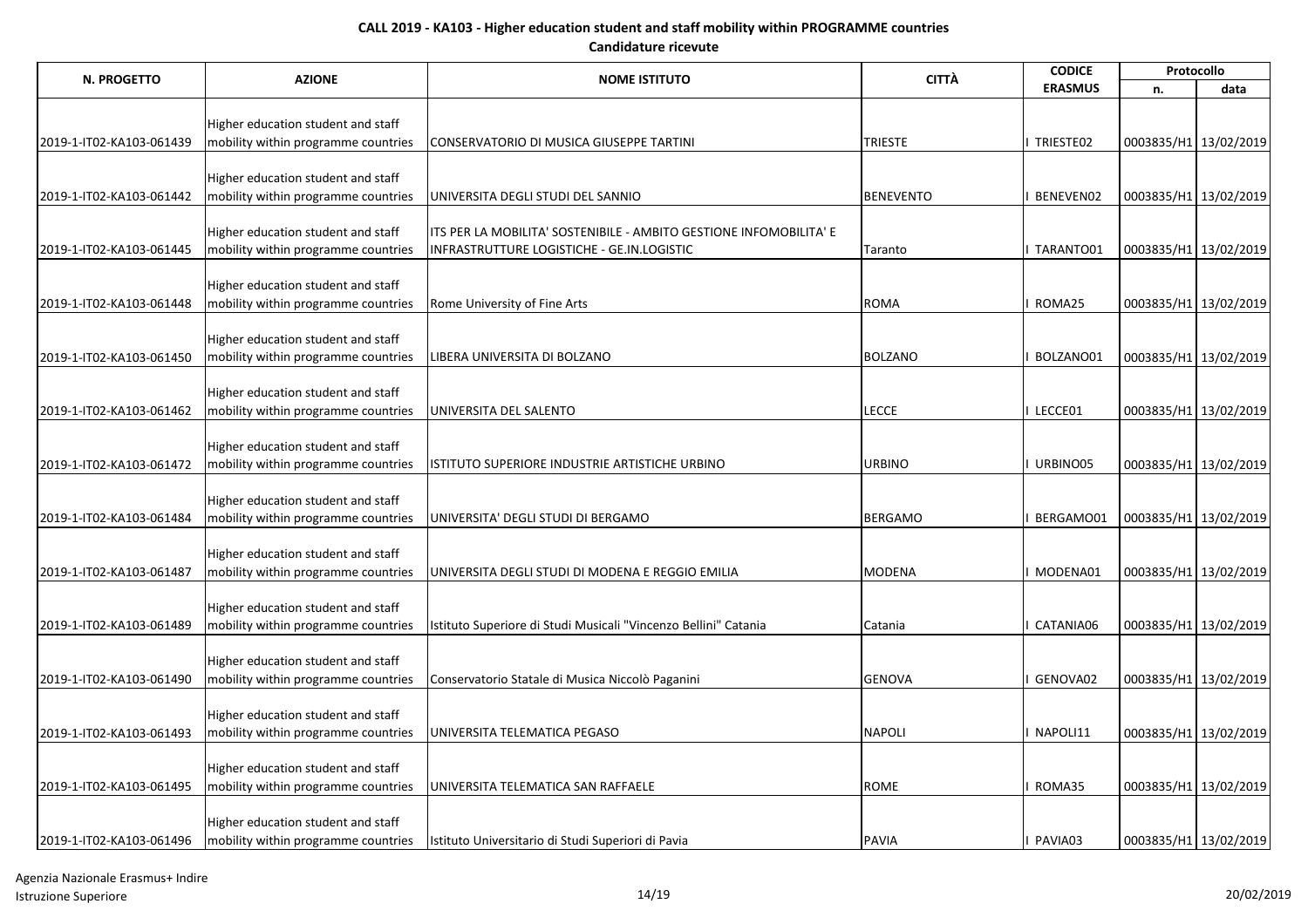| N. PROGETTO              | <b>AZIONE</b>                                                             | <b>NOME ISTITUTO</b>                                             | <b>CITTÀ</b>     | <b>CODICE</b>    | Protocollo            |      |
|--------------------------|---------------------------------------------------------------------------|------------------------------------------------------------------|------------------|------------------|-----------------------|------|
|                          |                                                                           |                                                                  |                  | <b>ERASMUS</b>   | n.                    | data |
|                          |                                                                           |                                                                  |                  |                  |                       |      |
|                          | Higher education student and staff                                        |                                                                  |                  |                  |                       |      |
| 2019-1-IT02-KA103-061497 | mobility within programme countries                                       | UNIVERSITA DEGLI STUDI DI PAVIA                                  | <b>PAVIA</b>     | PAVIA01          | 0003835/H1 13/02/2019 |      |
|                          | Higher education student and staff                                        |                                                                  |                  |                  |                       |      |
| 2019-1-IT02-KA103-061498 | mobility within programme countries                                       | UNIVERSITA DEGLI STUDI DI NAPOLI L'ORIENTALE                     | naples           | NAPOLI02         | 0003835/H1 13/02/2019 |      |
|                          |                                                                           |                                                                  |                  |                  |                       |      |
|                          | Higher education student and staff                                        |                                                                  |                  |                  |                       |      |
| 2019-1-IT02-KA103-061502 | mobility within programme countries                                       | UNIVERSITA DEGLI STUDI DI FERRARA                                | FERRARA          | FERRARA01        | 0003835/H1 13/02/2019 |      |
|                          |                                                                           |                                                                  |                  |                  |                       |      |
|                          | Higher education student and staff                                        |                                                                  |                  |                  |                       |      |
| 2019-1-IT02-KA103-061504 | mobility within programme countries                                       | Fondazione ITS meccatronico Vicenza                              | Vicenza          | VICENZA04        | 0003835/H1 13/02/2019 |      |
|                          |                                                                           |                                                                  |                  |                  |                       |      |
|                          | Higher education student and staff                                        |                                                                  |                  |                  |                       |      |
| 2019-1-IT02-KA103-061507 | mobility within programme countries                                       | Fondazione Unicampus San Pellegrino                              | Misano Adriatico | FORLI01          | 0003835/H1 13/02/2019 |      |
|                          | Higher education student and staff                                        |                                                                  |                  |                  |                       |      |
| 2019-1-IT02-KA103-061508 | mobility within programme countries                                       | Conservatorio di Musica G.B.Martini                              | Bologna          | BOLOGNA04        | 0003835/H1 13/02/2019 |      |
|                          |                                                                           |                                                                  |                  |                  |                       |      |
|                          | Higher education student and staff                                        |                                                                  |                  |                  |                       |      |
| 2019-1-IT02-KA103-061510 | mobility within programme countries                                       | UNIVERSITA' DEGLI STUDI DI MILANO-BICOCCA                        | <b>MILANO</b>    | MILANO16         | 0003835/H1 13/02/2019 |      |
|                          |                                                                           |                                                                  |                  |                  |                       |      |
|                          | Higher education student and staff                                        | FONDAZIONE ITS - ISTITUTO TECNICO SUPERIORE NUOVE TECNOLOGIE PER |                  |                  |                       |      |
| 2019-1-IT02-KA103-061524 | mobility within programme countries                                       | IL MADE IN ITALY - SISTEMA AGROALIMENTARE E SISTEMA MODA         | <b>TERAMO</b>    | TERAMO03         | 0003835/H1 13/02/2019 |      |
|                          |                                                                           |                                                                  |                  |                  |                       |      |
| 2019-1-IT02-KA103-061536 | Higher education student and staff<br>mobility within programme countries | Conservatorio di Musica Francesco Venezze                        | <b>ROVIGO</b>    | ROVIGO01         | 0003835/H1 13/02/2019 |      |
|                          |                                                                           |                                                                  |                  |                  |                       |      |
|                          | Higher education student and staff                                        |                                                                  |                  |                  |                       |      |
| 2019-1-IT02-KA103-061538 | mobility within programme countries                                       | UNIVERSITA DEGLI STUDI DI BARI ALDO MORO                         | <b>BARI</b>      | BARI01           | 0003835/H1 13/02/2019 |      |
|                          |                                                                           |                                                                  |                  |                  |                       |      |
|                          | Higher education student and staff                                        |                                                                  |                  |                  |                       |      |
| 2019-1-IT02-KA103-061541 | mobility within programme countries                                       | Conservatorio di Musica "Lucio Campiani" Mantova                 | <b>MANTOVA</b>   | MANTOVA01        | 0003835/H1 13/02/2019 |      |
|                          |                                                                           |                                                                  |                  |                  |                       |      |
|                          | Higher education student and staff                                        |                                                                  |                  |                  |                       |      |
| 2019-1-IT02-KA103-061548 | mobility within programme countries                                       | Conservatorio di musica "Niccolò Piccinni" - Bari                | Bari             | BARI03           | 0003835/H1 13/02/2019 |      |
|                          | Higher education student and staff                                        |                                                                  |                  |                  |                       |      |
| 2019-1-IT02-KA103-061565 | mobility within programme countries                                       | In Progress                                                      | Vibo Valentia    | <b>CONSORTIA</b> | 0003835/H1 13/02/2019 |      |
|                          |                                                                           |                                                                  |                  |                  |                       |      |
|                          | Higher education student and staff                                        |                                                                  |                  |                  |                       |      |
| 2019-1-IT02-KA103-061573 | mobility within programme countries                                       | Conservatorio di Musica Giuseppe Martucci Salerno                | Salerno          | SALERNO02        | 0003835/H1 13/02/2019 |      |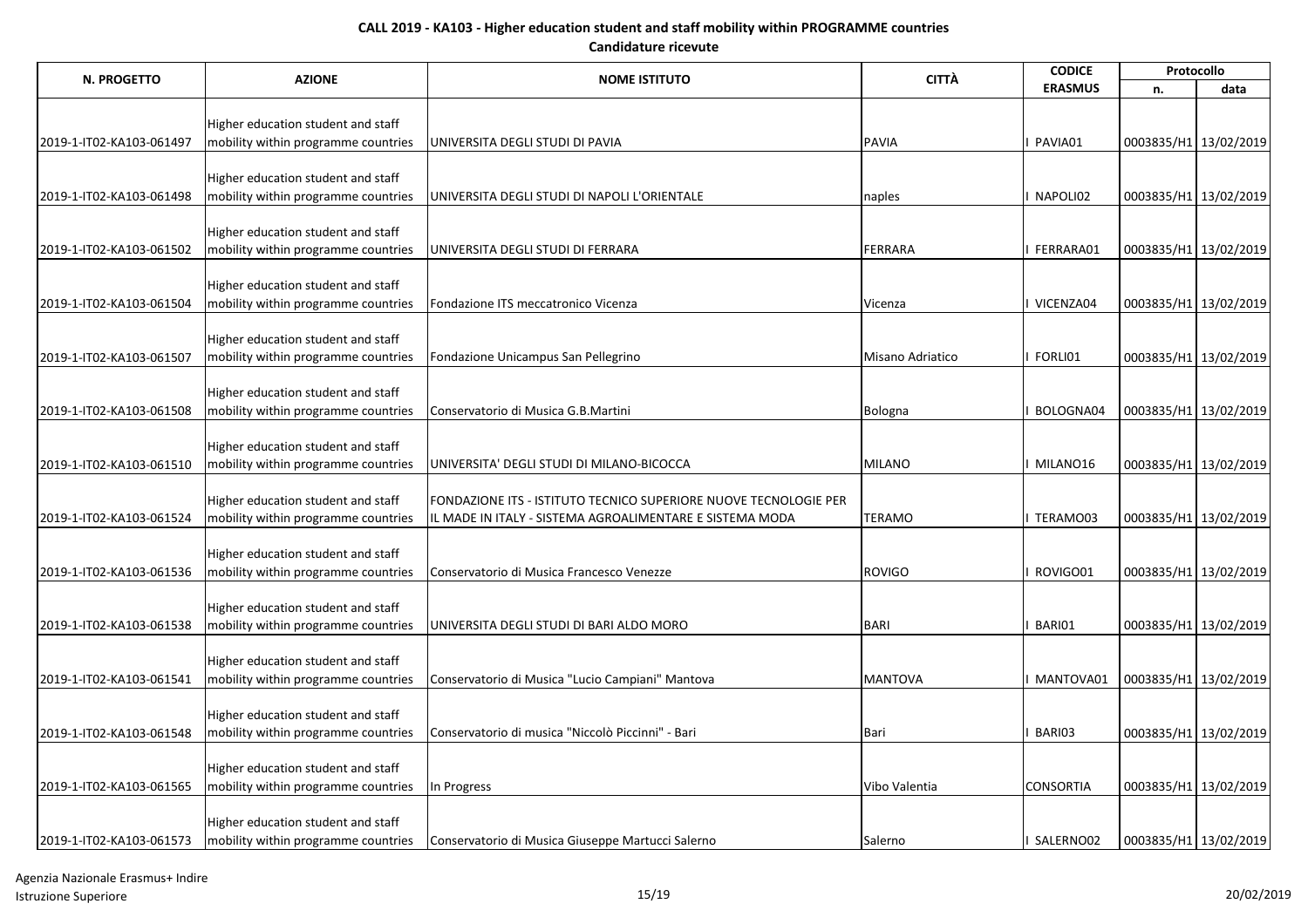| N. PROGETTO              | <b>AZIONE</b>                       | <b>NOME ISTITUTO</b>                                                          | <b>CITTÀ</b>    | <b>CODICE</b>    | Protocollo            |                       |
|--------------------------|-------------------------------------|-------------------------------------------------------------------------------|-----------------|------------------|-----------------------|-----------------------|
|                          |                                     |                                                                               |                 | <b>ERASMUS</b>   | n.                    | data                  |
|                          |                                     |                                                                               |                 |                  |                       |                       |
|                          | Higher education student and staff  |                                                                               |                 |                  |                       |                       |
| 2019-1-IT02-KA103-061592 | mobility within programme countries | Conservatorio di Musica "Nino Rota"                                           | Monopoli        | MONOPOL02        | 0003835/H1 13/02/2019 |                       |
|                          | Higher education student and staff  |                                                                               |                 |                  |                       |                       |
| 2019-1-IT02-KA103-061611 | mobility within programme countries | UNIVERSITA DEGLI STUDI INTERNAZIONALI DI ROMA                                 | <b>ROMA</b>     | ROMA20           | 0003835/H1 13/02/2019 |                       |
|                          |                                     |                                                                               |                 |                  |                       |                       |
|                          | Higher education student and staff  |                                                                               |                 |                  |                       |                       |
| 2019-1-IT02-KA103-061612 | mobility within programme countries | Conservatorio di Como                                                         | Como            | COMO04           | 0003835/H1 13/02/2019 |                       |
|                          |                                     |                                                                               |                 |                  |                       |                       |
|                          | Higher education student and staff  |                                                                               |                 | ROMA02_CONS      |                       |                       |
| 2019-1-IT02-KA103-061620 | mobility within programme countries | UNIVERSITA DEGLI STUDI DI ROMA TOR VERGATA                                    | <b>ROMA</b>     | <b>ORTIA</b>     | 0003835/H1 13/02/2019 |                       |
|                          |                                     |                                                                               |                 |                  |                       |                       |
|                          | Higher education student and staff  |                                                                               |                 |                  |                       |                       |
| 2019-1-IT02-KA103-061623 | mobility within programme countries | Università degli studi Giustino Fortunato                                     | Benevento       | BENEVEN04        | 0003835/H1 13/02/2019 |                       |
|                          | Higher education student and staff  |                                                                               |                 |                  |                       |                       |
| 2019-1-IT02-KA103-061624 | mobility within programme countries | UNIVERSITA TELEMATICA INTERNAZIONALE-UNINETTUNO                               | <b>ROMA</b>     | ROMA24           | 0003835/H1 13/02/2019 |                       |
|                          |                                     |                                                                               |                 |                  |                       |                       |
|                          | Higher education student and staff  |                                                                               |                 |                  |                       |                       |
| 2019-1-IT02-KA103-061628 | mobility within programme countries | UNIVERSITA DEGLI STUDI NICCOLO CUSANO TELEMATICA ROMA                         | <b>ROMA</b>     | ROMA31           | 0003835/H1 13/02/2019 |                       |
|                          |                                     |                                                                               |                 |                  |                       |                       |
|                          | Higher education student and staff  |                                                                               |                 |                  |                       |                       |
| 2019-1-IT02-KA103-061629 | mobility within programme countries | Fine Arts Academy of Venice                                                   | Venezia         | VENEZIA03        | 0003835/H1 13/02/2019 |                       |
|                          |                                     |                                                                               |                 |                  |                       |                       |
| 2019-1-IT02-KA103-061632 | Higher education student and staff  | UNIVERSITA DEGLI STUDI DI BRESCIA                                             | <b>BRESCIA</b>  | BRESCIA01        |                       |                       |
|                          | mobility within programme countries |                                                                               |                 |                  | 0003835/H1 13/02/2019 |                       |
|                          | Higher education student and staff  |                                                                               |                 |                  |                       |                       |
| 2019-1-IT02-KA103-061634 | mobility within programme countries | Conservatorio di Musica "G. P. da Palestrina"                                 | Cagliari        | CAGLIAR02        | 0003835/H1 13/02/2019 |                       |
|                          |                                     |                                                                               |                 |                  |                       |                       |
|                          | Higher education student and staff  |                                                                               |                 |                  |                       |                       |
| 2019-1-IT02-KA103-061642 | mobility within programme countries | Conservatorio Statale di Musica Guido Cantelli                                | Novara          | NOVARA01         | 0003835/H1 13/02/2019 |                       |
|                          |                                     |                                                                               |                 |                  |                       |                       |
|                          | Higher education student and staff  | Fondazione "Istituto Tecnico Superiore" per la Mobilità Sostenibile - Settore |                 |                  |                       |                       |
| 2019-1-IT02-KA103-061648 | mobility within programme countries | Aerospazio Puglia                                                             | <b>Brindisi</b> | BARI08           | 0003835/H1 13/02/2019 |                       |
|                          | Higher education student and staff  |                                                                               |                 |                  |                       |                       |
| 2019-1-IT02-KA103-061649 | mobility within programme countries | Istituto di Cultura Pantheon S.r.l.                                           | <b>ROMA</b>     | ROMA38           | 0003835/H1 13/02/2019 |                       |
|                          |                                     |                                                                               |                 |                  |                       |                       |
|                          | Higher education student and staff  |                                                                               |                 |                  |                       |                       |
| 2019-1-IT02-KA103-061653 | mobility within programme countries | TIBER UMBRIA COMETT EDUCATION PROGRAMME                                       | PERUGIA         | <b>CONSORTIA</b> |                       | 0003835/H1 13/02/2019 |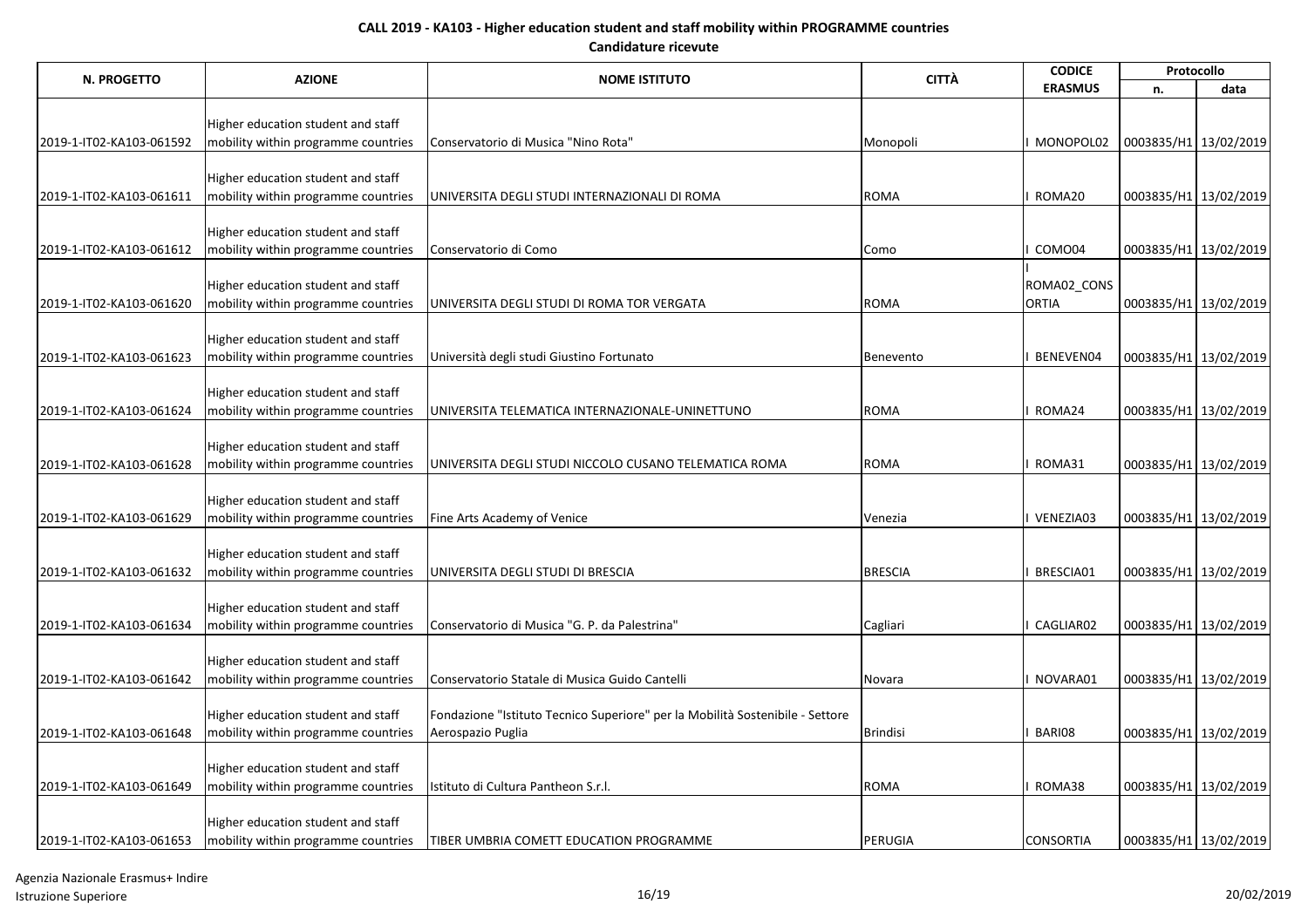|                          | <b>AZIONE</b>                                                             | <b>NOME ISTITUTO</b>                                                 | <b>CITTÀ</b>     | <b>CODICE</b>               | Protocollo            |                       |
|--------------------------|---------------------------------------------------------------------------|----------------------------------------------------------------------|------------------|-----------------------------|-----------------------|-----------------------|
| N. PROGETTO              |                                                                           |                                                                      |                  | <b>ERASMUS</b>              | n.                    | data                  |
|                          |                                                                           |                                                                      |                  |                             |                       |                       |
|                          | Higher education student and staff                                        |                                                                      |                  |                             |                       |                       |
| 2019-1-IT02-KA103-061664 | mobility within programme countries                                       | UNIVERSITA IUAV DI VENEZIA                                           | VENEZIA          | I VENEZIA02                 | 0003835/H1 13/02/2019 |                       |
|                          | Higher education student and staff                                        |                                                                      |                  |                             |                       |                       |
| 2019-1-IT02-KA103-061667 | mobility within programme countries                                       | Accademia di Belle Arti di Frosinone                                 | Frosinone        | I FROSINO01                 | 0003835/H1 13/02/2019 |                       |
|                          |                                                                           |                                                                      |                  |                             |                       |                       |
|                          | Higher education student and staff                                        |                                                                      |                  |                             |                       |                       |
| 2019-1-IT02-KA103-061676 | mobility within programme countries                                       | UNIVERSITA DEGLI STUDI EUROPEA                                       | <b>ROMA</b>      | ROMA23                      | 0003835/H1 13/02/2019 |                       |
|                          |                                                                           |                                                                      |                  |                             |                       |                       |
|                          | Higher education student and staff                                        |                                                                      |                  |                             |                       |                       |
| 2019-1-IT02-KA103-061685 | mobility within programme countries                                       | Istituto Statale Superiore di Studi Musicali e Coreutici "G. Braga"  | Teramo           | TERAMO02                    | 0003835/H1 13/02/2019 |                       |
|                          | Higher education student and staff                                        |                                                                      |                  |                             |                       |                       |
| 2019-1-IT02-KA103-061701 | mobility within programme countries                                       | Conservatorio Statale di Musica "L. Canepa"                          | Sassari          | SASSARI02                   | 0003835/H1 13/02/2019 |                       |
|                          |                                                                           |                                                                      |                  |                             |                       |                       |
|                          | Higher education student and staff                                        |                                                                      |                  |                             |                       |                       |
| 2019-1-IT02-KA103-061702 | mobility within programme countries                                       | I.T.S. Umbria Made in Italy-Innovazione, Tecnologia e Sviluppo       | Perugia          | PERUGIA07                   | 0003835/H1 13/02/2019 |                       |
|                          |                                                                           |                                                                      |                  |                             |                       |                       |
|                          | Higher education student and staff                                        |                                                                      |                  |                             |                       |                       |
| 2019-1-IT02-KA103-061703 | mobility within programme countries                                       | <b>FONDAZIONE ITS TURISMO JESOLO</b>                                 | Jesolo (VE)      | JESOLO01                    | 0003835/H1 13/02/2019 |                       |
|                          | Higher education student and staff                                        |                                                                      |                  |                             |                       |                       |
| 2019-1-IT02-KA103-061712 | mobility within programme countries                                       | CONSERVATORIO DI MUSICA "ARRIGO PEDROLLO" DI VICENZA                 | <b>VICENZA</b>   | I VICENZA03                 | 0003835/H1 13/02/2019 |                       |
|                          |                                                                           |                                                                      |                  |                             |                       |                       |
|                          | Higher education student and staff                                        |                                                                      |                  |                             |                       |                       |
| 2019-1-IT02-KA103-061717 | mobility within programme countries                                       | SEND                                                                 | PALERMO          | <b>CONSORTIA</b>            | 0003835/H1 13/02/2019 |                       |
|                          |                                                                           |                                                                      |                  |                             |                       |                       |
|                          |                                                                           |                                                                      |                  | ROMA01_CONS<br><b>ORTIA</b> |                       |                       |
| 2019-1-IT02-KA103-061721 | Higher education student and staff<br>mobility within programme countries | UNIVERSITA DEGLI STUDI DI ROMA LA SAPIENZA                           | <b>ROMA</b>      | <b>UNIPHARMA</b>            | 0003835/H1 13/02/2019 |                       |
|                          |                                                                           |                                                                      |                  |                             |                       |                       |
|                          | Higher education student and staff                                        |                                                                      |                  |                             |                       |                       |
| 2019-1-IT02-KA103-061723 | mobility within programme countries                                       | Scuola Superiore per Mediatori Linguistici - Istituto Internazionale | <b>BENEVENTO</b> | BENEVEN05                   | 0003835/H1 13/02/2019 |                       |
|                          |                                                                           |                                                                      |                  |                             |                       |                       |
|                          | Higher education student and staff                                        |                                                                      |                  |                             |                       |                       |
| 2019-1-IT02-KA103-061737 | mobility within programme countries                                       | Universita' degli Studi di Urbino Carlo Bo                           | <b>URBINO</b>    | URBINO01                    | 0003835/H1 13/02/2019 |                       |
|                          | Higher education student and staff                                        |                                                                      |                  |                             |                       |                       |
| 2019-1-IT02-KA103-061742 | mobility within programme countries                                       | MINE VAGANTI NGO                                                     | PERFUGAS         | <b>CONSORTIA</b>            |                       | 0003835/H1 13/02/2019 |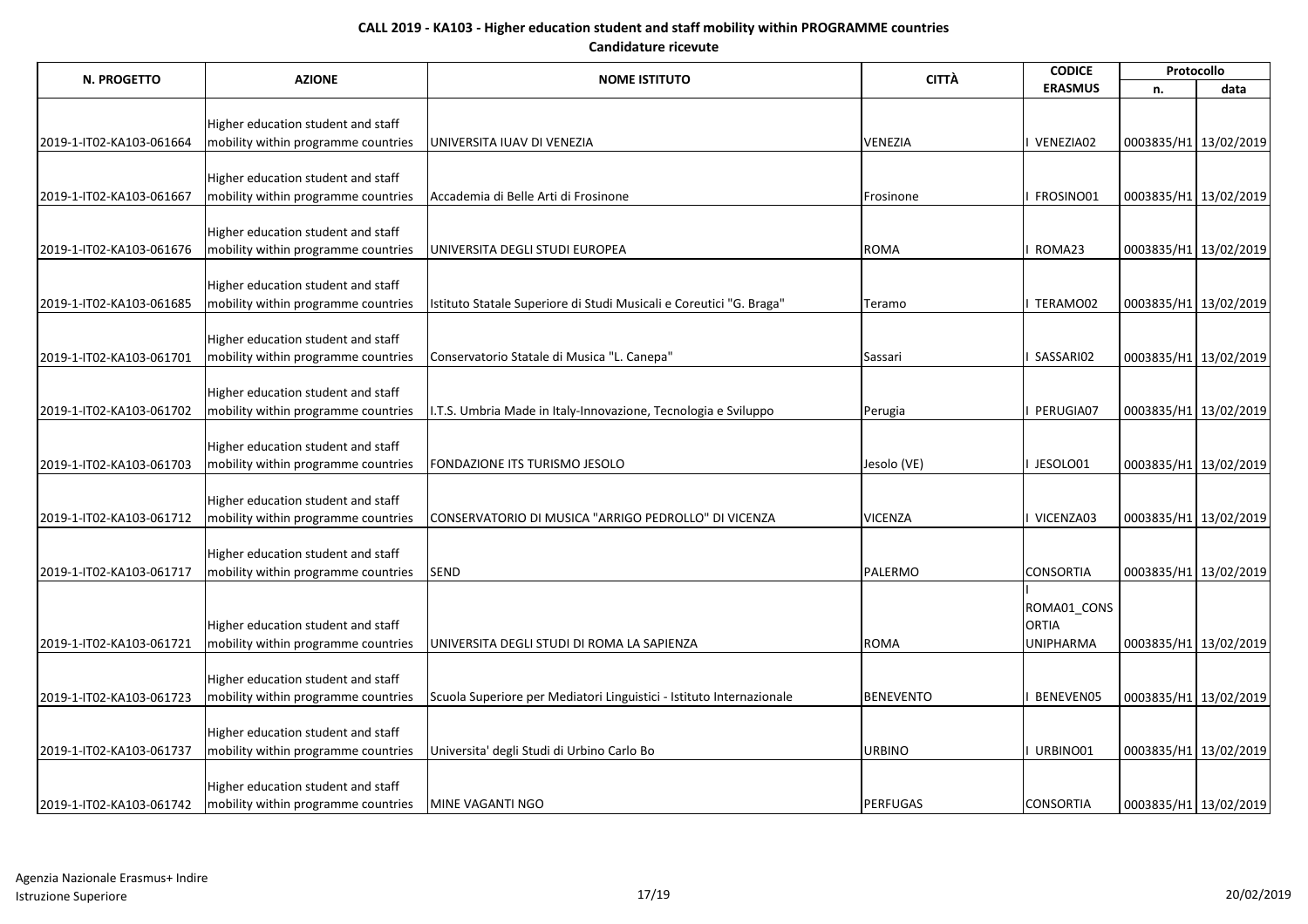| N. PROGETTO              | <b>AZIONE</b><br><b>NOME ISTITUTO</b>                                     | <b>CITTÀ</b>                                                             | <b>CODICE</b>        | Protocollo       |                       |                       |
|--------------------------|---------------------------------------------------------------------------|--------------------------------------------------------------------------|----------------------|------------------|-----------------------|-----------------------|
|                          |                                                                           |                                                                          |                      | <b>ERASMUS</b>   | n.                    | data                  |
|                          |                                                                           |                                                                          |                      |                  |                       |                       |
|                          | Higher education student and staff                                        |                                                                          |                      |                  |                       |                       |
| 2019-1-IT02-KA103-061753 | mobility within programme countries                                       | ESPE'RO S.R.L.                                                           | <b>LECCE</b>         | <b>CONSORTIA</b> | 0003835/H1 13/02/2019 |                       |
|                          | Higher education student and staff                                        |                                                                          |                      |                  |                       |                       |
| 2019-1-IT02-KA103-061759 | mobility within programme countries                                       | UNIVERSITA DEGLI STUDI DI MILANO                                         | <b>MILANO</b>        | MILANO01         | 0003835/H1 13/02/2019 |                       |
|                          |                                                                           |                                                                          |                      |                  |                       |                       |
|                          | Higher education student and staff                                        |                                                                          |                      |                  |                       |                       |
| 2019-1-IT02-KA103-061762 | mobility within programme countries                                       | ISTITUTO FORMAZIONE OPERATORI AZIENDALI                                  | <b>REGGIO EMILIA</b> | <b>CONSORTIA</b> | 0003835/H1 13/02/2019 |                       |
|                          |                                                                           |                                                                          |                      |                  |                       |                       |
|                          | Higher education student and staff                                        |                                                                          |                      |                  |                       |                       |
| 2019-1-IT02-KA103-061773 | mobility within programme countries                                       | FONDAZIONE ISTITUTO TECNICO SUPERIORE "A. MONACO" Settore energia        | Cosenza              | COSENZA05        | 0003835/H1 13/02/2019 |                       |
|                          |                                                                           |                                                                          |                      |                  |                       |                       |
| 2019-1-IT02-KA103-061798 | Higher education student and staff<br>mobility within programme countries | ACCADEMIA NAZIONALE DI DANZA                                             | <b>ROMA</b>          | ROMA08           | 0003835/H1 13/02/2019 |                       |
|                          |                                                                           |                                                                          |                      |                  |                       |                       |
|                          | Higher education student and staff                                        |                                                                          |                      |                  |                       |                       |
| 2019-1-IT02-KA103-061799 | mobility within programme countries                                       | FONDAZIONE UNIVERMANTOVA                                                 | <b>MANTOVA</b>       | MANTOVA02        | 0003835/H1 13/02/2019 |                       |
|                          |                                                                           |                                                                          |                      |                  |                       |                       |
|                          | Higher education student and staff                                        |                                                                          |                      |                  |                       |                       |
| 2019-1-IT02-KA103-061814 | mobility within programme countries                                       | Fondazione ITS per le tecnologie dell'informazione e della comunicazione | Turin                | TORINO10         | 0003835/H1 13/02/2019 |                       |
|                          |                                                                           |                                                                          |                      |                  |                       |                       |
|                          | Higher education student and staff                                        |                                                                          |                      |                  |                       |                       |
| 2019-1-IT02-KA103-061816 | mobility within programme countries                                       | Accademia di Belle Arti Kandinskij                                       | Trapani              | TRAPANI03        | 0003835/H1 13/02/2019 |                       |
|                          | Higher education student and staff                                        |                                                                          |                      |                  |                       |                       |
| 2019-1-IT02-KA103-061823 | mobility within programme countries                                       | <b>LUM JEAN MONNET</b>                                                   | CASAMASSIMA (BA)     | CASAMAS01        | 0003835/H1 13/02/2019 |                       |
|                          |                                                                           |                                                                          |                      |                  |                       |                       |
|                          | Higher education student and staff                                        |                                                                          |                      |                  |                       |                       |
| 2019-1-IT02-KA103-061834 | mobility within programme countries                                       | FONDAZIONE ITS per la Mobilità sostenibile AEROSPAZIO MECCATRONICA       | Turin                | TORINO11         | 0003835/H1 13/02/2019 |                       |
|                          |                                                                           |                                                                          |                      |                  |                       |                       |
|                          | Higher education student and staff                                        |                                                                          |                      |                  |                       |                       |
| 2019-1-IT02-KA103-061856 | mobility within programme countries                                       | Conservatorio Statale di Musica "G.Rossini"                              | Pesaro               | PESARO01         | 0003835/H1 13/02/2019 |                       |
|                          |                                                                           |                                                                          |                      |                  |                       |                       |
|                          | Higher education student and staff                                        |                                                                          |                      |                  |                       |                       |
| 2019-1-IT02-KA103-061862 | mobility within programme countries                                       | Associazione Toponomastica femminile                                     | Roma                 | <b>CONSORTIA</b> | 0003835/H1 13/02/2019 |                       |
|                          | Higher education student and staff                                        |                                                                          |                      |                  |                       |                       |
| 2019-1-IT02-KA103-061916 | mobility within programme countries                                       | Conservatorio San Pietro a Majella                                       | Napoli               | NAPOLI07         | 0003835/H1 13/02/2019 |                       |
|                          |                                                                           |                                                                          |                      |                  |                       |                       |
|                          | Higher education student and staff                                        |                                                                          |                      |                  |                       |                       |
| 2019-1-IT02-KA103-061922 | mobility within programme countries                                       | Conservatorio Statale di Musica "Giuseppe Verdi" Torino                  | Torino               | TORINO05         |                       | 0003835/H1 13/02/2019 |

Agenzia Nazionale Erasmus+ Indire Istruzione Superiore 18/19 20/02/2019